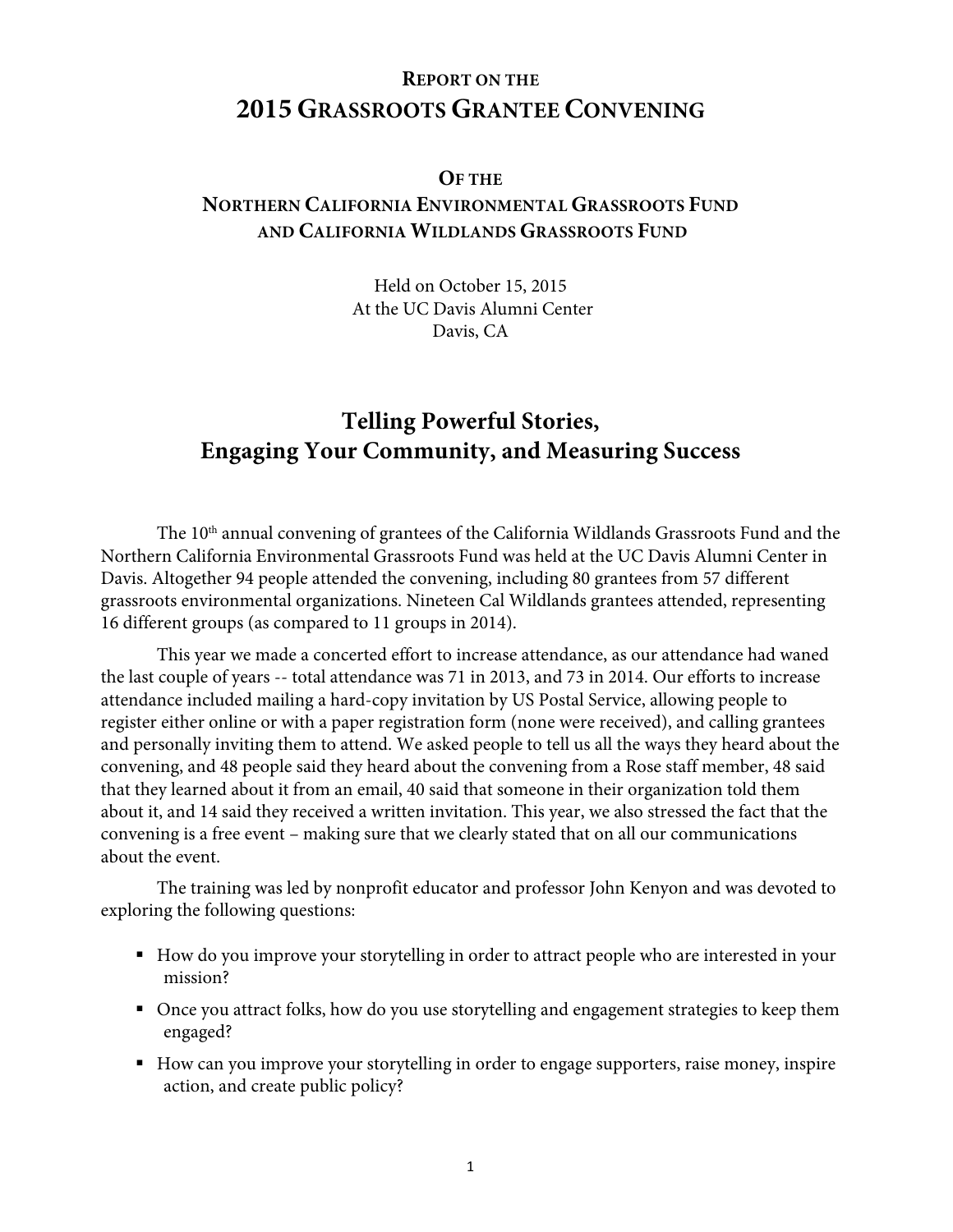Jointly, we outlined the following **Learning Outcomes** for the gathering:

- § Spark the imagination of participants about what is possible through stories and examples.
- Participants are able to incorporate storytelling and engagement concepts into actionable plans and create the beginnings of a plan.
- § Participants increase their knowledge of storytelling-based strategies to engage constituents.
- Participants increase their understanding of how to use data to steer engagement strategies.
- Participants are rejuvenated and ready to institute what they've learned.

### **Evaluations**

For the fifth year, we collected convening evaluations online. In total, we receive 42 evaluations or approximately 53% of the grantees in attendance. On a percentage basis, this is an improvement on the overall response rates we received in 2013 and 2014 (45%).

### *Of those who completed an evaluation, a significant percentage (88%) said the convening was "Extremely" or "Very" useful. (78% in 2014)*

Additionally:

93% said it was a "great" or "good" **opportunity to learn** (84% in 2014); 93% said it was a "great" or "good" **chance to be inspired and energized** (88% in 2014); 84% said it was a "great" or "good" **opportunity to network** (84% in 2014); 79% said it was a "great" or "good" **opportunity to reflect** (90% in 2014).

## **Quotes from the evaluations:**

*The storytelling presenter was excellent. I've been to other workshops and he was really specific, practical, showed how to make improvements, and really understood small under-resourced organizations.*

*John is a wonderful facilitator. He knows how to take audience comment/questions and draw out bigger picture themes that the entire audience can absorb.*

*I met with allies I don't often see and checked in about their work as well as updated them about mine. I met new allies and shared best practices with them. It was very well facilitated throughout.*

*It put our outreach efforts into a new perspective, and has really encouraged us to increase the personalization and accessibility of our website and social media outreach.*

*The convening was inspirational. ... I left with fresh ideas and tools to improve the impact and reach of my nonprofit.*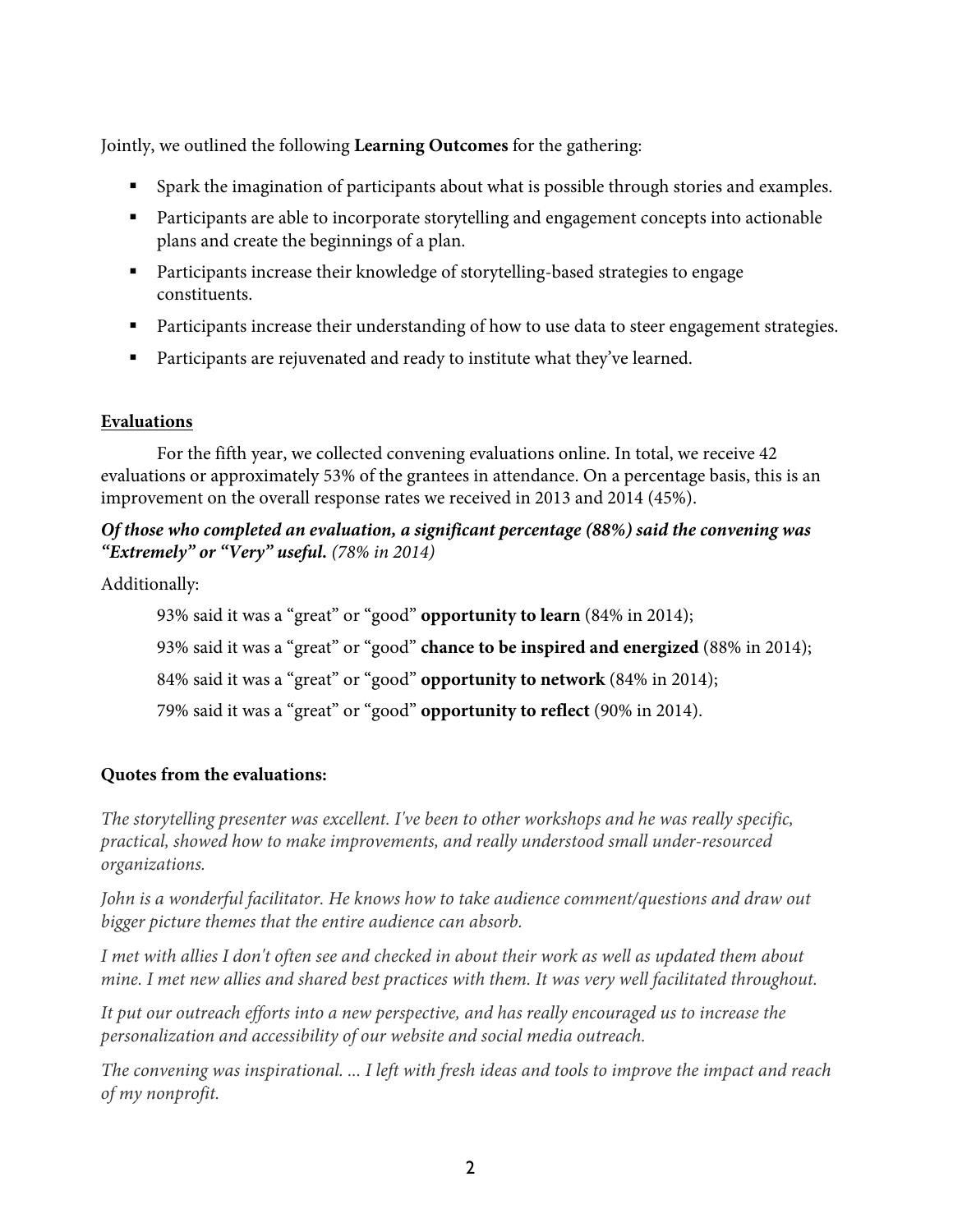*It put our outreach efforts into a new perspective, and has really encouraged us to increase the personalization and accessibility of our website and social media outreach.*

*I learned a lot about shaping stories in a way that captivates audiences.*

*(T)he idea of folding story into all aspects of communication is a key takeaway. Thank you*

*Information presented was pertinent -- and just the right amount. Presenters and facilitators were great, and the day was well-organized!*

*Engaging, well-thought-out, very useful!*

*Seriously fantastic.*

## **What People Liked Most**

- § *The presenter did a fantastic job with his messaging: clear, concise, applicable, inspiring. John was a great presenter with expert knowledge that can translate to real change for our org.*  (multiple comments about John Kenyon)
- Opportunity to up my skills sets each year (sometime on topics I didn't know I needed to *learn!)*
- *Networking. Meeting so many wonderful people and learning about their projects.* (several responses)
- The concept of storytelling for creating a positive image for your organization.
- The morning session: it provided a very clear plan for telling stories and evaluating success. (several responses)
- It was a good to meet other people dealing with similar issues and challenges and to feel like *we're not working in a vacuum.*
- It's one of the few times of year that I'm in a roomful of people that I have so much in *common with.*
- The clear presentations in the morning and good use of examples.
- People & interactions, formal and informal. Better social diversity than in the past! Learned *a lot!*
- *Working on objectives with others in our organization after getting solid ideas and direction. It's wonderful to allocate a good bit of the time to working on our specific plans rather than theoreticals.*
- *Delicious food by Magpie Café.*
- The atmosphere was friendly and positive, and I felt privileged to be there.

## **What People Liked Least**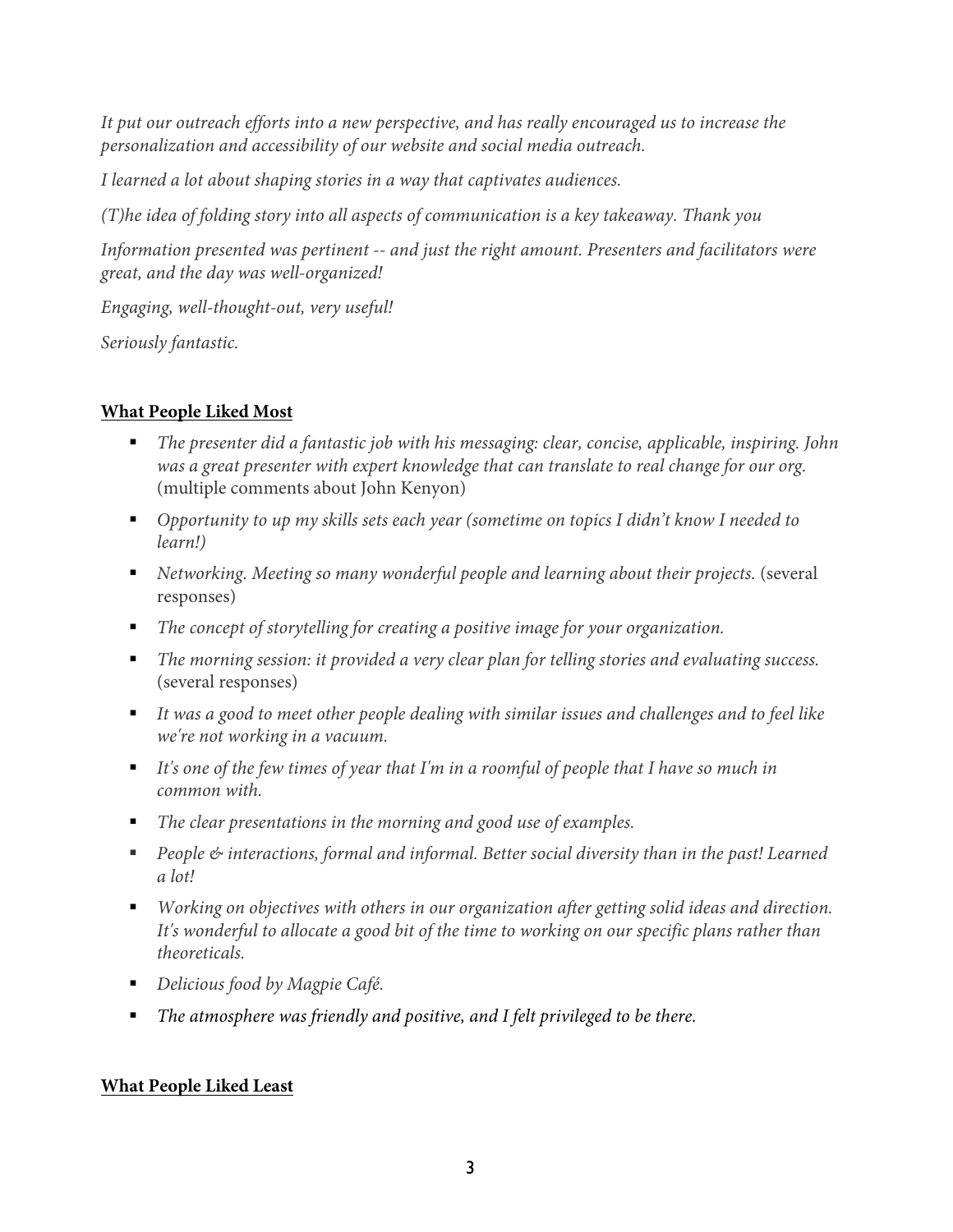- *Afternoon breakout sessions.* (Some didn't feel the small group facilitators were of equal effectiveness. Others wished there had been a few clear discussion topics rather than trying to answer everyone's questions.)
- *Too many small group meetings with peers.*
- *Some of the most important parts felt rushed.* (We think this refers to the morning PowerPoint Presentation and discussion led by John Kenyon.)
- *Would have liked a more focus on story craft rather than dissemination methods*
- § *Difficulty finding meeting room once arrived at UC Davis campus*
- Meeting location: Davis is too far away. *Davis is a bit hard to get to with limited hotel choice for us out of towners*

### **Changes Grantees Plan to Take As a Result of Attending the Convening**

We asked grantees, "What is one thing you hope to accomplish, change or do as a result of attending this convening?" Many said they were going to prepare better stories and incorporate more storytelling into their organization's communications and fundraising. Others said they were going to update their organizational website and social media channels with more personal stories.

Here are some highlights:

- § *Improve the reach and effectiveness of my nonprofit by engaging our community through stories and providing opportunities to take action (and donate!)*
- Set a deadline and work towards building and implementing a communications/outreach *strategy.*
- Create a marketing communication plan and calendar with more storytelling and more *regular scheduling. Then creating a plan to capture and measure the results of the plans, and learn from the experience.*
- *We planned in detail our fall fundraising efforts and how to measure their success.*
- Regularly measure the success of our communications work (use analytics on website, emails *and social media) and develop a strategy based on those measurements.*
- *To get the staff more involved!*

Several groups shared their stories with us after the convening. The River Otter Ecology Project learned about the importance of making personal connections at the convening, which inspired them to add a webpage of personal stories about why people support the River Otter Ecology Project, even asking Rose staff member Karla James to submit a photo and story. (http://www.riverotterecology.org/donate-and-shop.html)

Re-volv also wrote a blog post about the convening entitled "Learning to better tell our story with the Rose Foundation." (http://re-volv.org/content/learning-better-tell-our-story-rosefoundation)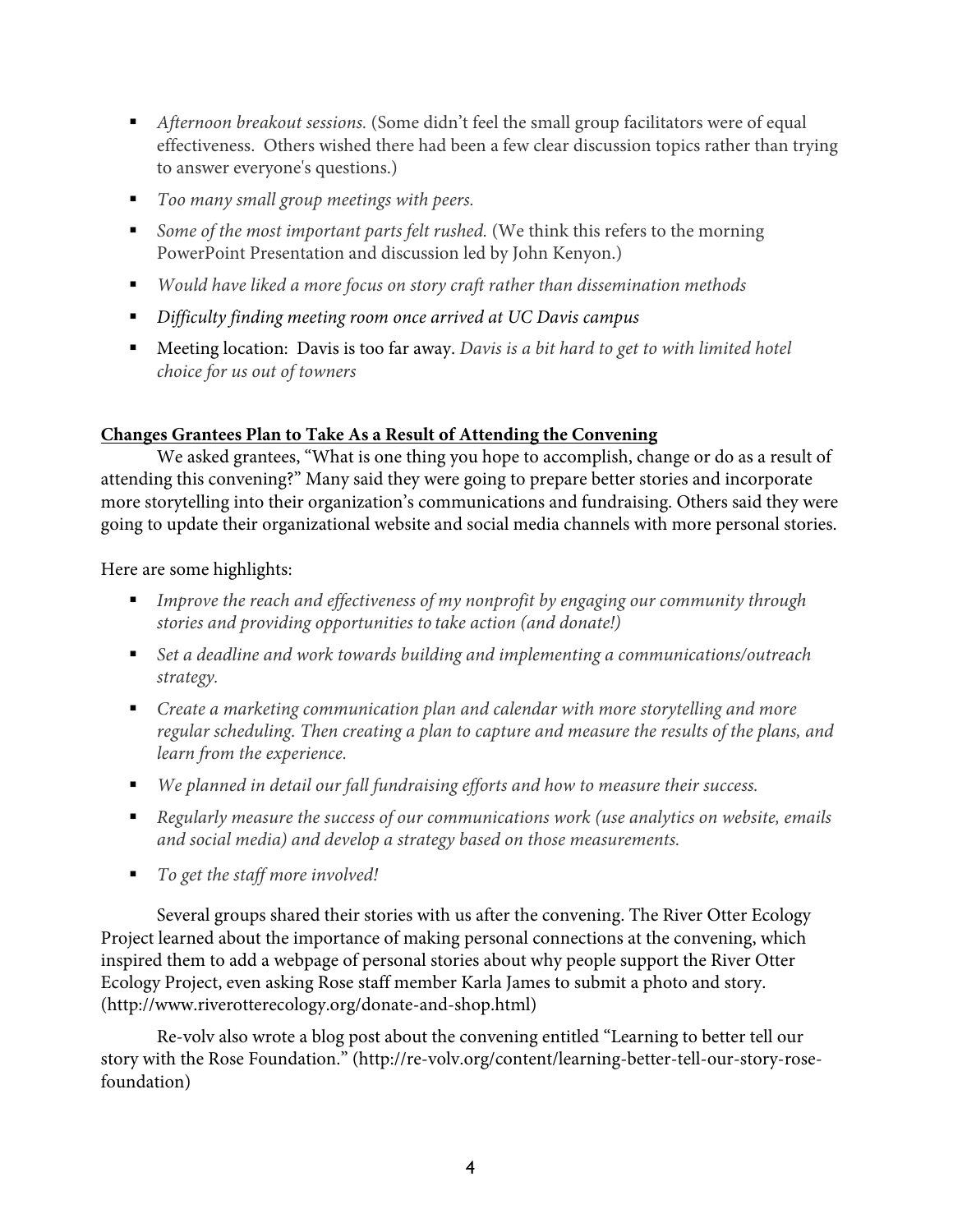#### **Comments on Specific Sessions**

### **Morning Sessions: Telling Powerful Stories, Improving Storytelling and Engaging Your Community, Improving Engagement and Measuring Success**

The training began with a presentation about storytelling, pulling examples from grantee organizations represented in the room to highlight best practices and gaps. John Kenyon discussed the impact of storytelling, as contrasted to data points or facts, in capturing the attention of readers and motivating people to act. He also discussed how to use data to help adjust storytelling and engagement by providing specific examples and recommendations from existing grantee websites.

Over 95% rated the **content of the presentation** as 'great' or 'good

93% rated the **quality of the presentation** as 'great' or 'good

## 95% rated the **relevance of the topic to their organization** as 'great' or 'good

The following input was received:

- *I so appreciated that the presenter was practical, had really specific suggestions for improvements, and understood small organizations and our constraints.*
- *John Kenyon was a great choice for presenter. It was especially helpful that he showed actual pages from websites and commented on them.*
- *Lots of good info in a short time.*

A couple of people noted the size of the text on the presentation and both text and images on the printed handouts were too small to read. Another commented that the acoustics of the room was challenging with a spotty microphone.

### **Afternoon Break Out Groups: first by burning question then by issue area**

The afternoon offered participants an opportunity to explore more deeply topics of particular interest with their peers in a facilitated, small group discussion. The first half of the afternoon participants were asked to select a room where they could explore burning issues, including how to identify and effectively target key audiences, how to improve messaging and storytelling, and ways to increase online engagement. Participants self-selected the group they joined.

Then, following a brief break, participants were asked to break up based on their selfidentified issues areas: 1) Agriculture, Gardens, Food Security, and Environmental Education; 2) Habitat Wilderness Preservation, Sustainable Forestry, Water Resources, and Watershed Protection; 3) Land Management, Urban Sprawl, Open Space, Sustainable Energy, Lifestyles, Climate Change, and Transit; and 4) Toxics, Health, and Environmental Justice. The intention was to allow participants to generate ideas for stories and engagement and create action plans with other members of their team.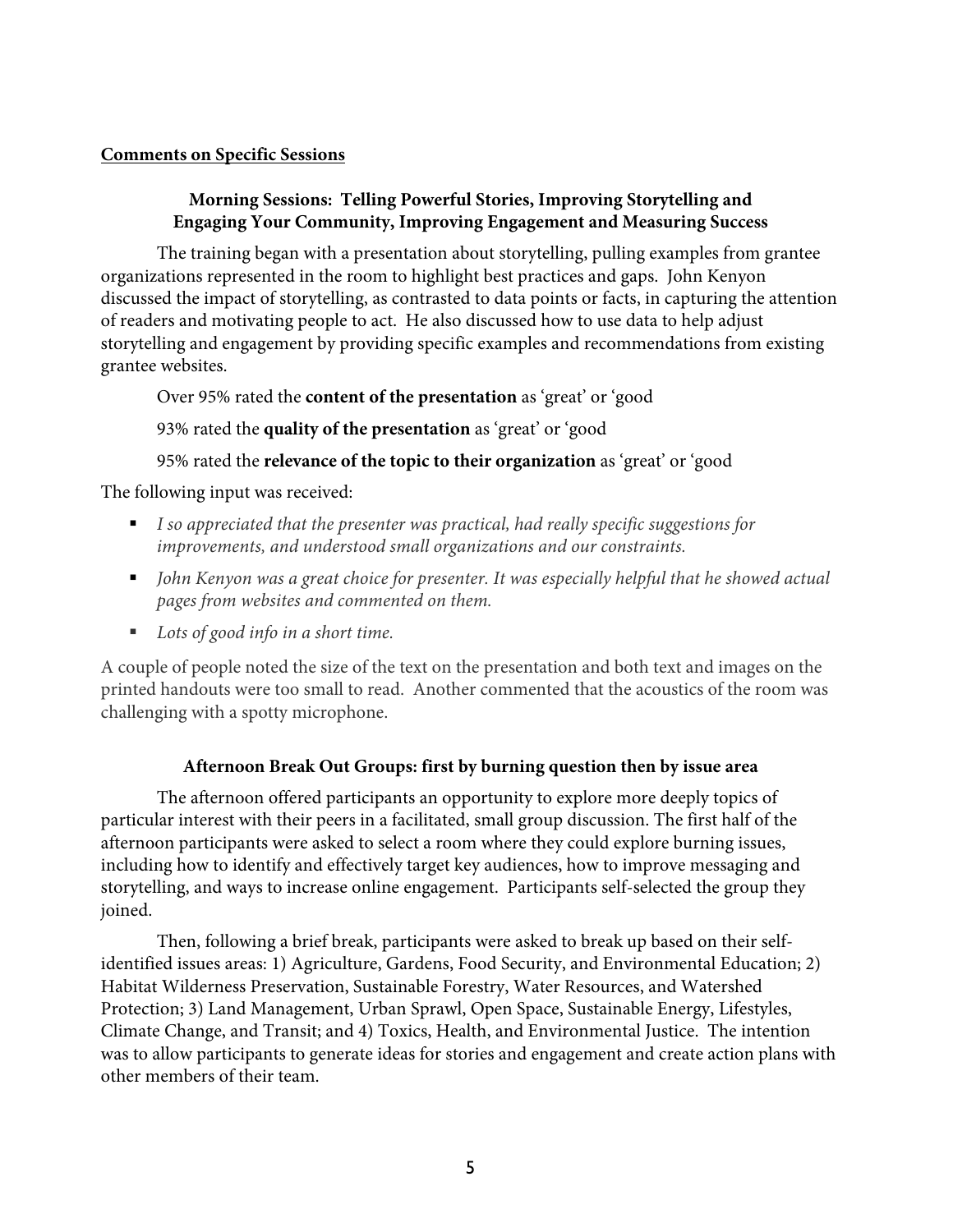John Kenyon introduced three colleagues who assisted with small group facilitation for the afternoon. Overall, 76% of participants rated the **afternoon gatherings** as 'great' or 'good. The comments from the evaluations indicated that these facilitated conversations with peers were helpful to some, but not others.

The following input was provided:

- The exercise around helping identify the target audiences and the circles of influencers and *which stories would resonate and influence which audiences was helpful.*
- This part of the convening felt rushed and I think we would've benefited from either taking *out one of the exercises and slowing things down. That said, I appreciated the time to checkin with my colleague and start to debrief about what we'd learned and how we can start to apply it to our work.*
- *Hearing other groups' issues and planning process was helpful to my process of focusing in on and forming a plan to address my own organization's needs. Sharing ideas and stories with my peers: what an amazing group of people!*
- The group work was helpful insofar as it forced me to articulate ideas and info to complete *strangers, However, I would've liked more examples of good and effective communication presented by professionals.*
- *I really appreciated getting the time to fill out my Action Plan and talk it through with others.* (as contrasted with this comment*: The second one to work on the action plans was pretty useless.)*

## Opinions about the small group facilitators were mixed:

- *I did not think the facilitator was very good. Her comments were simplistic, she seemed ill at ease and did not make a good use of time. She did not seem very organized.*
- Facilitators did a good job making the topic relevant to everyone, even when the discussion *was more specific to a particular organization.*
- For some reason, the facilitator was more interested in following her lesson-plan than *engaging in the topics brought up by the participants. While her ideas were ok, they were of course abstract.*

## **Topics for Next Convening**

Survey respondents suggested a myriad of possible topics for next year's convening. The ones receiving multiple comments from grantees including (6 responses) *messaging and communications* (including technology tools, specific, detailed examples of how things work, story-based advocacy); (5 responses) *fundraising* (establishing sustainable funding, individual donors, crowdsourcing, events, other ideas for generating revenue); (5 responses) nonprofit organizational structure (leadership development, boards, volunteers); (4 responses) building organizational resiliency (recruiting and keeping volunteers in the age of the Internet; structures for flexibility, transitioning priorities); (4 responses) community/neighborhood organizing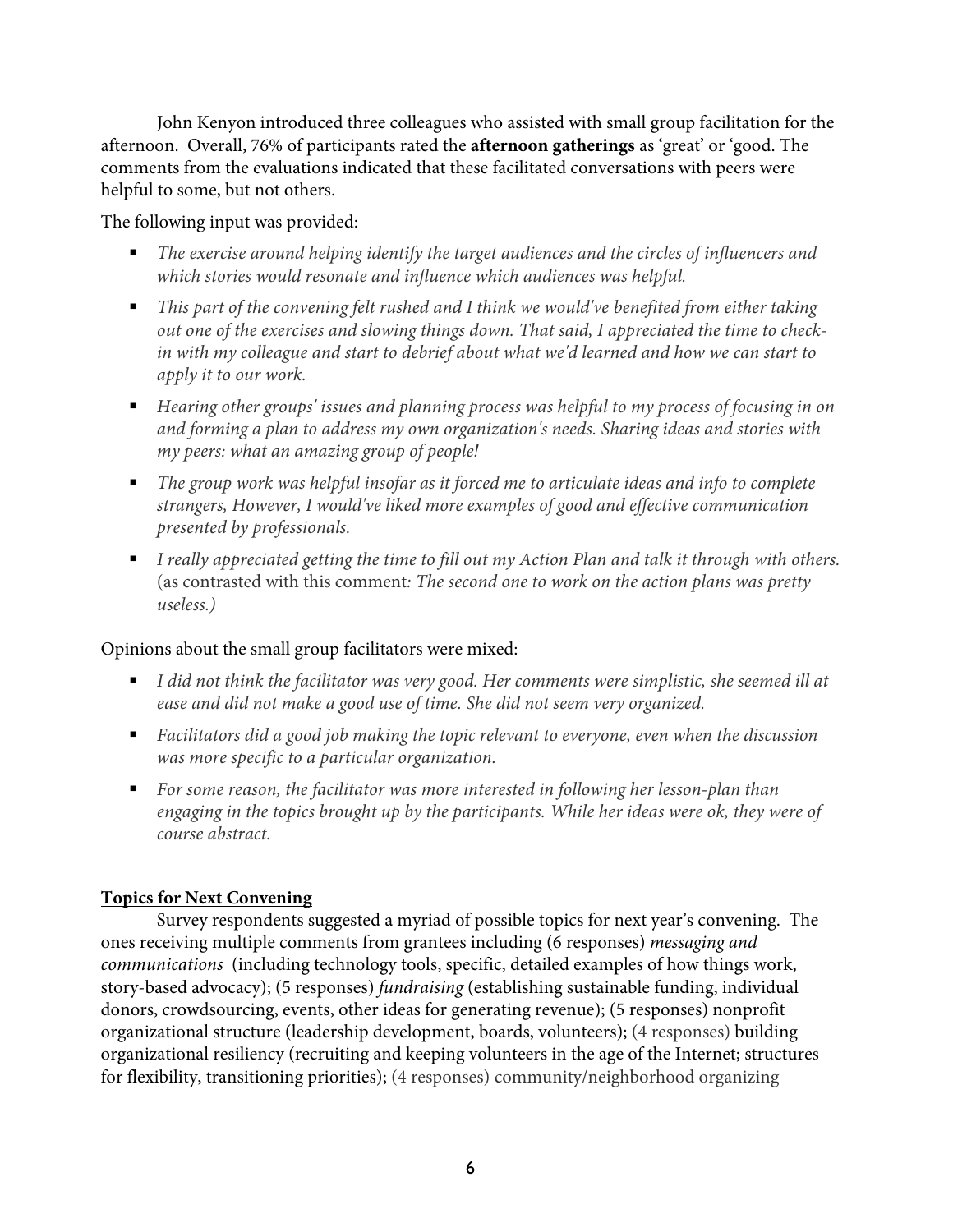(getting people involved and excited); and (3 responses) promoting cooperation rather than competition among nonprofits (finding ways to work together instead of competing).

## Here are some additional suggestions for future convenings:

- *Dealing with polarizing issues in your community (e.g. forestry practices, climate change adaptation)* and *strategies for overcoming powerful opposing interests (2)*
- More attention to African-American culture and problems in California, especially with *resources*
- § *Diversity training*

## **Locations for Future Convenings**

The majority of people didn't express a strong opinion about the meeting location, with nearly half of the respondents (9) citing Davis as convenient while others expressed a wish to meet closer to the Bay Area. Other locations mentioned included Sacramento, Monterey, Modesto, Oakland, Marin County and Lake County. Two people suggested a college campus as a great meeting spot.

## **Suggestions for Future Convenings**

Overall, the majority of survey respondents enjoyed the format for this year's convening, with some sharing ideas for how to tweak the format to make it even better. These suggestions include: more time with the main presenter (John Kenyon) and less time spent in breakout groups and provide more time for networking during the day (around lunch) followed by more learning in the afternoon. Of course others expressed a desire for more time for the small group discussions. One respondent suggested creating space for people of color groups to meet and discuss their issues.

Other suggestions included:

- *I think two days with an overnight stay would allow more time for relationship building, probably that is more expensive. But one full day and one half would be perfect.*
- § *Role playing. More feed back. More professional one-on-one guidance*
- A more creative exercise early on to help people get out of the box, loosened up, and alert.
- § *I liked leaving the day with an "action plan."*

# **Travel Stipends**

To make the conference affordable for those traveling from far away, we offered travel and hotel stipends for those traveling from afar. We provided 49 stipend checks, including 13 hotel stipends. Grantee travel and hotel stipends totaled \$5,710. This total was double the stipends provided for last year's convening.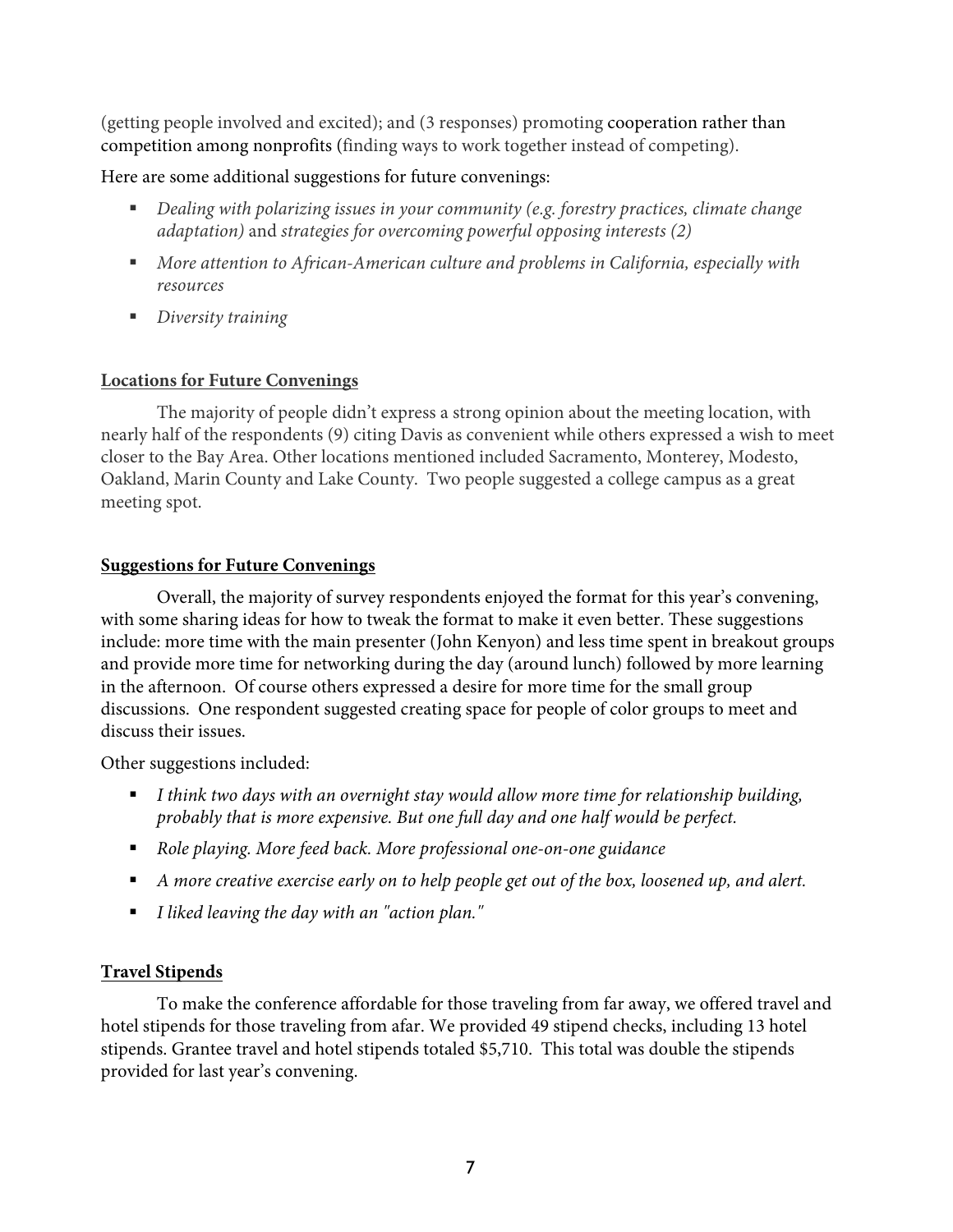#### **Accessibility**

We had only one monolingual Spanish-speaker participating who required interpretation services. She arranged for an interpreter and we provided a \$600 stipend for that individual. We did not have a hearing impaired participant this year.

#### **UC Davis Alumni Center**

The venue worked well this year, with a number of respondents suggesting we return to UC Davis for future convenings. When we did break up into smaller groups, there were opportunities to use several breakout rooms plus enjoy lunch outdoors and in the lounge area.

Generally speaking, grantees liked meeting at UC Davis Alumni Center (88% rated it as "great" or "good"), possibly because those who felt it was too far to travel ultimately did not attend. There were a couple of comments in the survey about the distance required for travel and limited local hotel options. As a matter of practice, we tend to alternate the convening location between the Bay Area and Sacramento Valley every other year.

People also commented that it was hard to find the Alumni Center after parking. While there were numerous signs directing drivers to the parking lot, once parked, it was difficult to find the Alumni Center and hard to figure out how and where to pay for parking.

There was a problem with sound, as the lapel microphone didn't consistently work in the morning, and some people expressed difficulty hearing over the lively conversations that were happening in the larger breakout room.

The meeting location and venue both received high marks from the survey respondents.

#### **Logistics**

All but one of the 42 survey respondents rated the registration process as great or good.

We worked with Magpie Café catering this year and, the food was thoroughly enjoyed with the majority of respondents (95%) rating the food as "great" or "good." We did hear from one participant who encouraged Rose Foundation to consider providing only vegan or vegetarian options in response to the detrimental impact of animal agriculture on the environment and public health. We were able to celebrate the end of the convening with a reception at the Alumni Center.

#### **Zero Waste**

The conference was very close to being zero-waste, as all the food was served with compostable plates, cups, flatware and napkins and the venue had compost receptacles. Again this year, we decided to use compostable instead of reusable plates, cups and silverware in order to keep our food cost lower. Convening participants and Rose Foundation staff were able to take most of the leftover food and reuse for meetings or events the following day.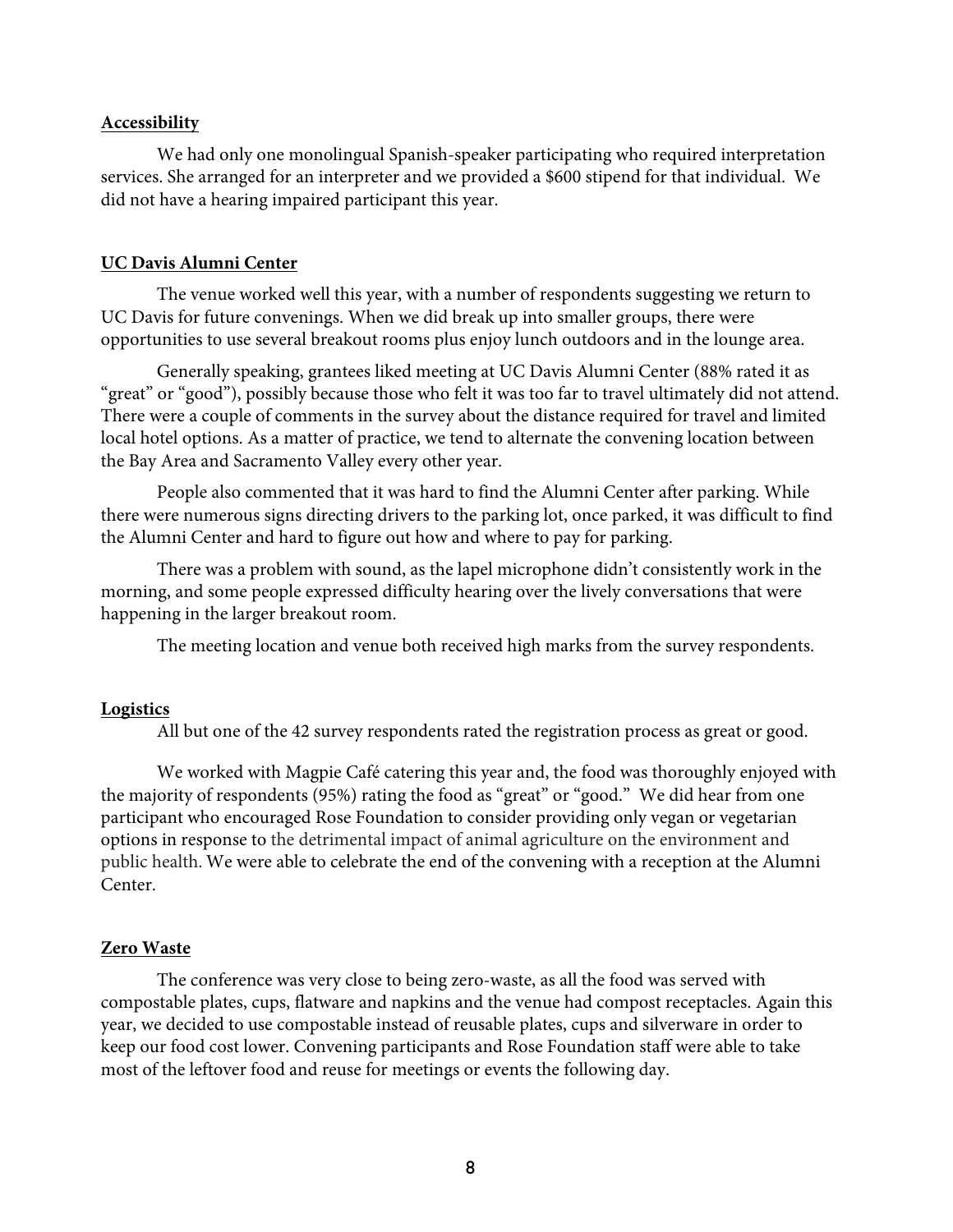#### **Carbon Footprint**

To offset the carbon footprint of the event, we made a donation to Solar Richmond, which provides job training and solar installations to low-income residents of Richmond, and is a former grantee of the Grassroots Fund.

Overall, the survey respondents expressed deep appreciation for the opportunity to convene and learn about storytelling. "*Thank you so much! I felt very valued by the Rose Foundation, by peers, and by presenters."* Another echoed the sentiment of many by expressing *"Thanks for a consistently helpful event!"* and *"Rose staff are a terrific, heartful and soulful group.*"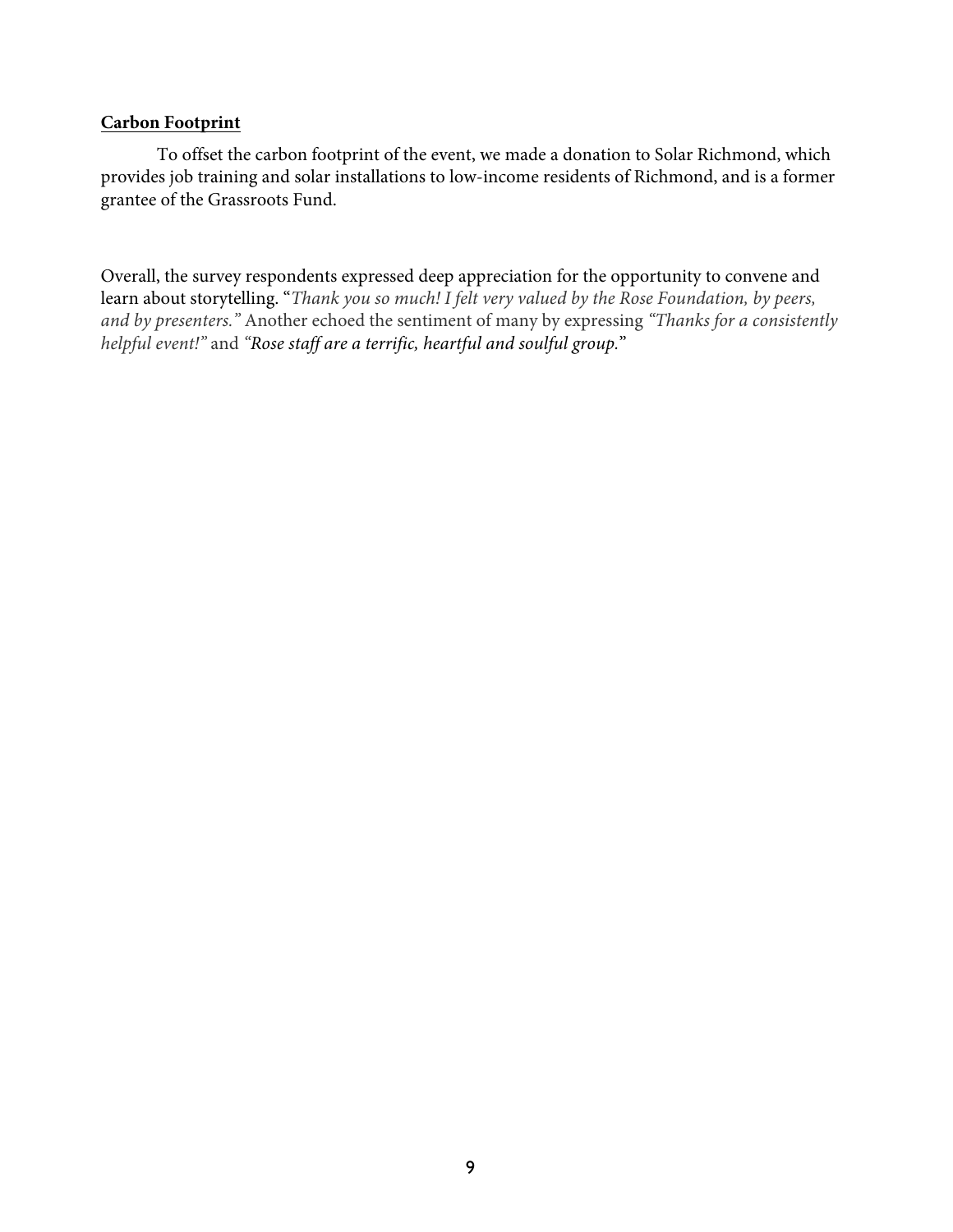#### **FULL LIST OF GRANTEES IN ATTENDANCE**

350 Sacramento All One Ocean Black Organizing Project\* California Healthy Nail Salon Collaborative Campesinas Unidas del Valle de San Joaquin Center for Sierra Nevada Conservation Center on Race, Poverty and the Environment Central California Environmental Justice Network Central Sierra Environmental Resource Center City Slicker Farms Clover Valley Foundation Community Action Project Community Water Center Condor Trail Association Conservation Action Fund for Education Daily Acts Ebbetts Pass Forest Watch Environmental Center of San Luis Obispo (ECOSLO) Environmental Justice Coalition for **Water** Eureka Bike Kitchen Farms to Grow, Inc.

Foothill Conservancy Foothills Water Network Forest Unlimited Fort Ord Environmental Justice Network Friends of Five Creeks Friends of Garrity Creek Friends of Knowland Park Friends of the Napa River Green Schools Initiative Greywater Action KPFZ Radio Mount Shasta Bioregional Ecology Center MyValleySprings.com North Coast Resource Conservation & Development Council Noyo Food Forest Parents for a Safer Environment Placer Group, Sierra Club Protect American River Canyons RE-volv Redwood Community Action Agency\* Reimagine! Movements Making Media, Race, Poverty & the Environment River Otter Ecology Project Sacramento Food Policy Council Salmonid Restoration Federation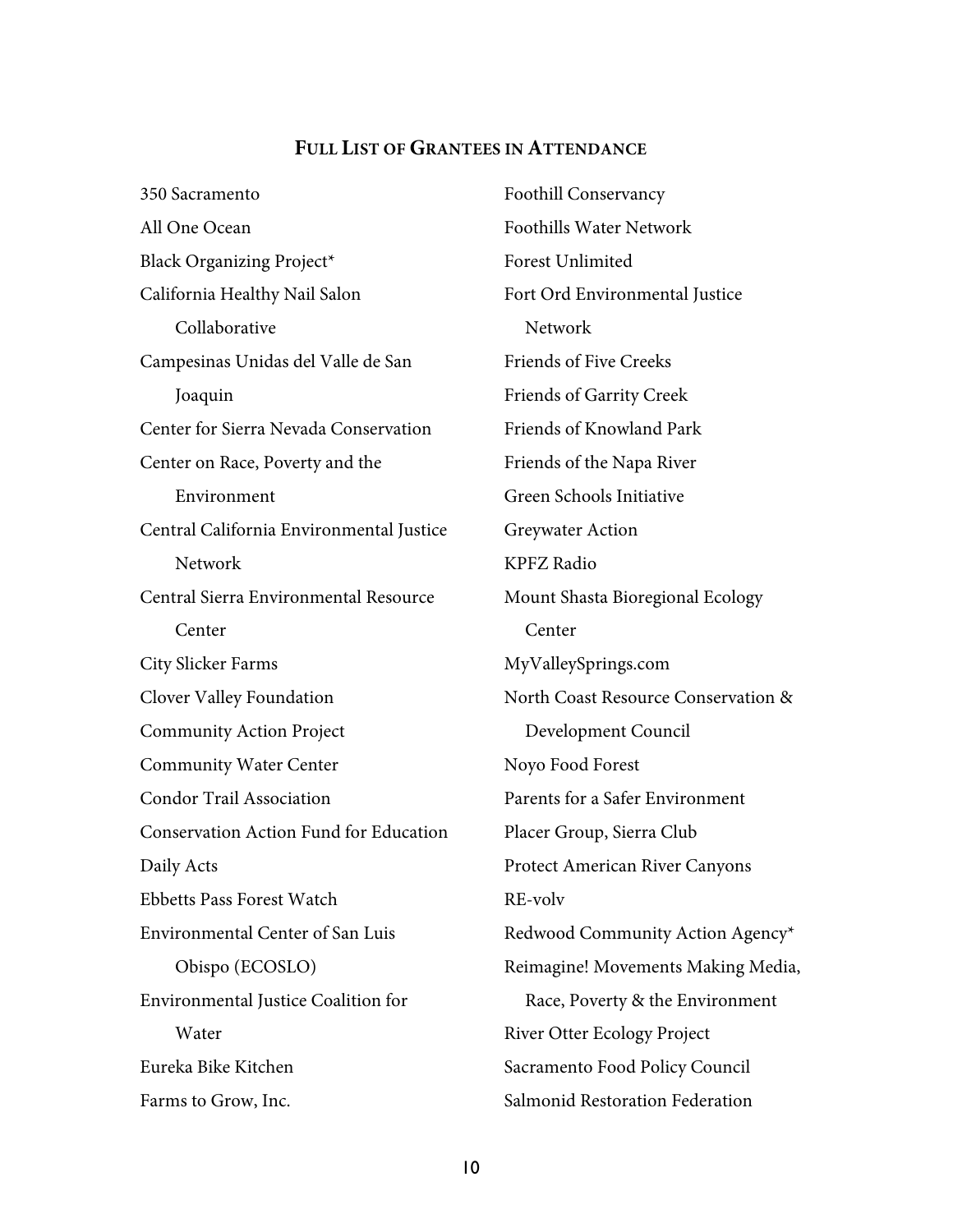Santa Clarita Organization for Planning and the Environment (SCOPE) Santa Rosa Southeast Greenway Campaign Sebastopol Water Information Group Sierra National Monument Project Sonoma County Conservation Council SPAWNERS Tolowa Dunes Stewards

Valley Improvement Projects/California Environmental Justice Coalition Washoe Meadows Community The Watershed Project\* Wild Equity Institute WildPlaces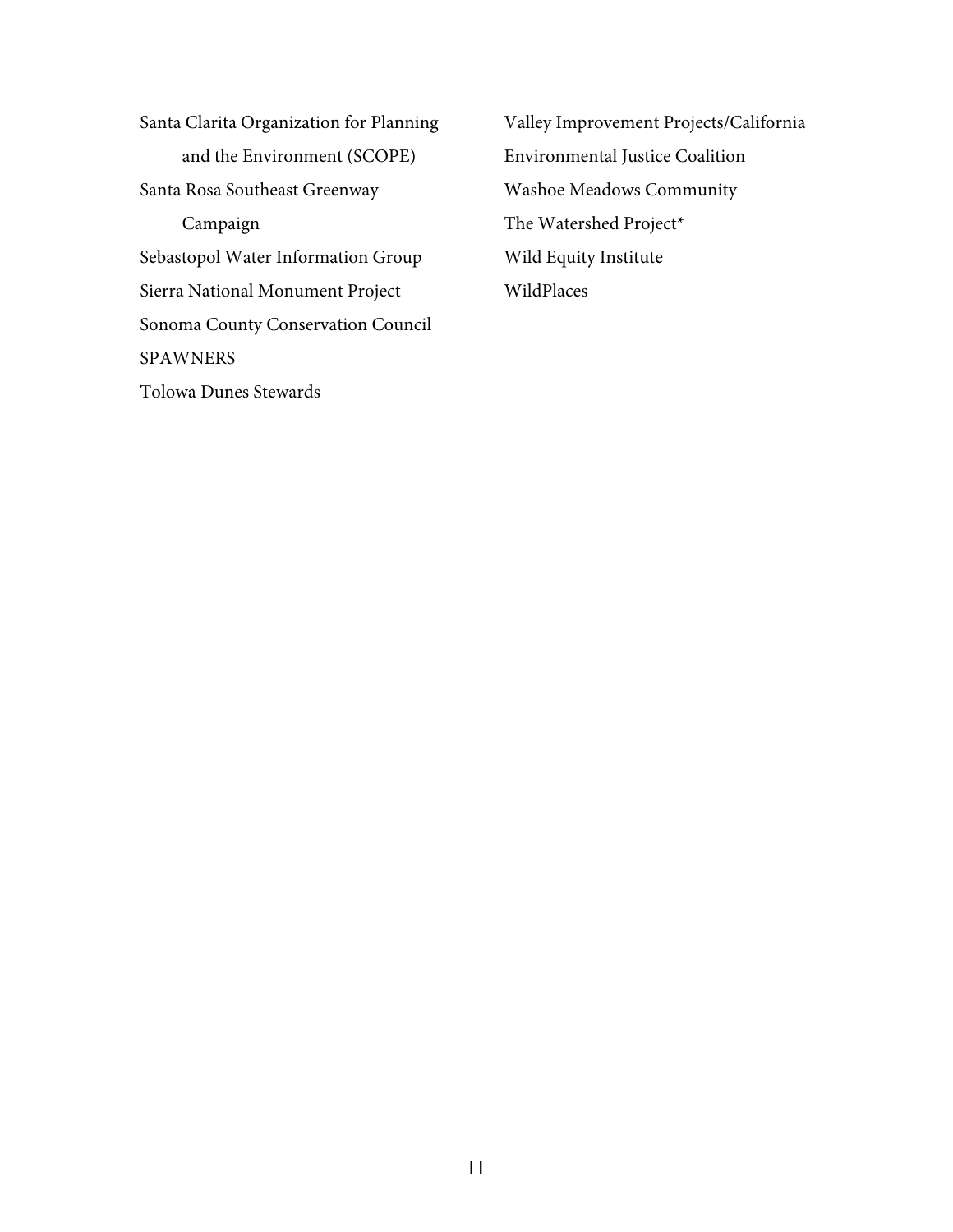# 2015 **GRASSROOTS CONVENING SURVEY RESPONSES FULL EVALUATION RESULTS**

#### **Q1 Please rank the convening as a whole. How useful was the convening to you?**

| <b>Extremely</b>  | 28.57% |
|-------------------|--------|
|                   | 12     |
| <b>Very</b>       | 59.52% |
|                   | 25     |
| Moderately        | 11.90% |
|                   | 5      |
| Somewhat          | 0.00%  |
|                   |        |
| <b>Not Useful</b> | 0.00%  |
|                   |        |

#### **Responses:**

- Very important issues discussed for our work. We need to be able to tell our story better.
- We did not have a chance to tell our story
- Mostly for the opportunity to connect with others working towards similar goals. The presentation was also useful.
- The storytelling presenter was excellent. I've been to other workshops and he was really specific, practical, showed how to make improvements, and really understood small under-resourced organizations.
- This is all new to me and I was eager to learn from all the other grantees
- The presentations by John Kenyon were really interesting and useful. The breakout groups were a good opportunity to connect with other people working on grassroots environmental issues.
- I found that I was having very helpful ideas throughout the day
- I met with allies I don't often see and checked in about their work as well as updated them about mine. I met new allies and shared best practices with them. It was very well facilitated throughout.
- John is a wonderful facilitator. He knows how to take audience comment / questions and draw out bigger picture themes that the entire audience can absorb.
- Practical advice on how to improve our website and emails
- It put our outreach efforts into a new perspective, and has really encouraged us to increase the personalization and accessibility of our website and social media outreach.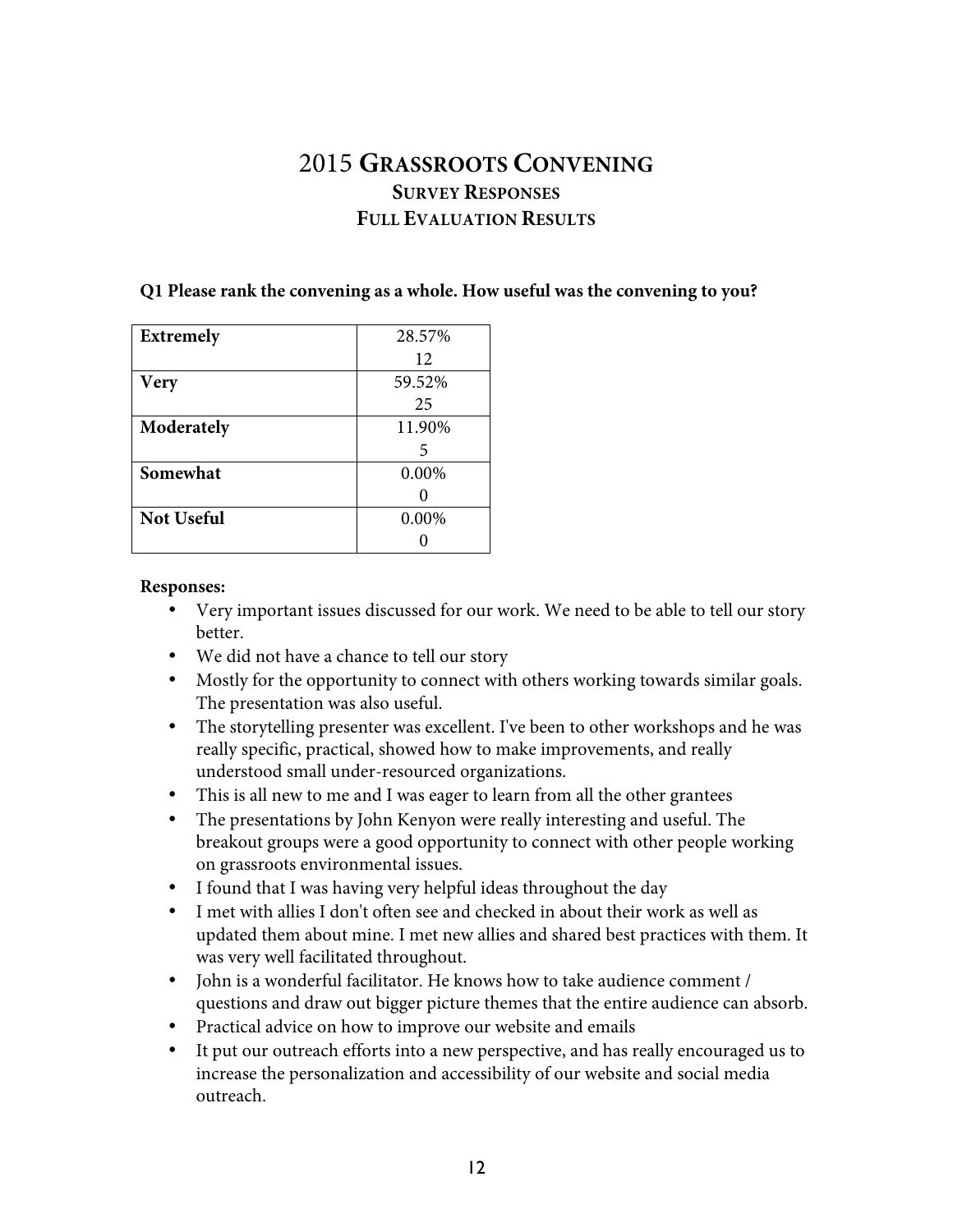- I realized that our group was probably not employing the best communication tools for our social media, fundraising and outreach efforts. The networking with other groups is also especially inspiring and encouraging.
- All the information presented was very relevant and helpful. Overall, I found the convening very helpful and I'm glad I went.
- I learned a lot about shaping stories in a way that captivates audiences.
- Too many small group meetings with peers.
- I picked up some very worthwhile tips and suggestions that our nonprofit will try. I'm very grateful for those. When I drove in, it was most gratifying to see a directional sign for the Rose Fdtn. However, after the one directional to the parking lot, there were no others. It took a bit of effort to find the conference room. The room was very nice, but the acoustics were not good--background noise was elevated. During the breakouts (possibly a hearing issue on my part), I couldn't converse with others. It seemed we all had to shout. The breakouts were too tedious for me.
- We feel our organization is on the right track but still in need for new interest and ideas to keep building. I think this Convening provided that!
- It has opened up a whole new and fun way to tell our story. It will be exciting to see how it changes our success rate.
- Information presented was pertinent -- and just the right amount. Presenters and facilitators were great, and the day was well-organized.
- The convening was inspirational. FONR needs to rally our members and make new connections. I left with fresh ideas and tools to improve the impact and reach of my nonprofit.
- The topic was very helpful, since my nonprofit doesn't have an obvious, clear story to tell. I went to the morning subgroup on audiences, which was also good. I came away with a lot of good notes and a better focus on how to tell our group story. We had to leave at the 2:00 break so only attended the first breakout session.
- John Kenyon was great. The other facilitators not so much.
- There were plenty of ideas that I can bring back to the LCCR Board. The ideas could really help our radio station grow.
- I thought sharing experiences was a really effective way to give and take ideas, and learning what's worked for others from the source was great.
- All the tangible communications tips were very helpful. It was also great to have the opportunity to discuss communications tips and strategies with others at the convening. The action planning session was helpful to us, as we are about to embark on a department work planning session and it gives us a head start.
- My group needed to improve our website, but weren't aware of how badly we needed to do it. It helped us understand what we can do to upgrade via Word Press or other assisted website builder, and the importance of our stories.
- It gave me the tangible tools I've been seeking to help our team develop a clear communications and social media strategy.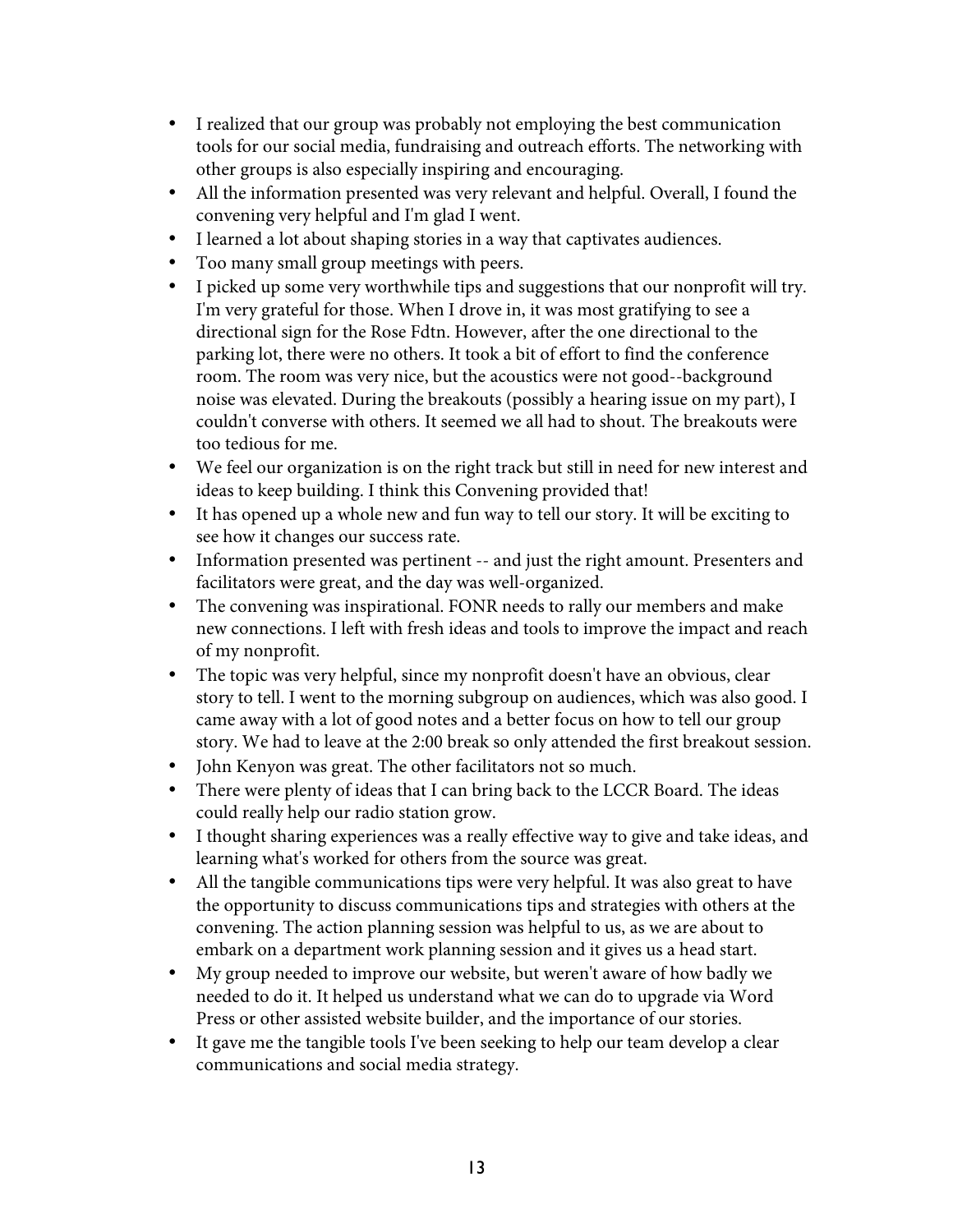- I learned some very useful communications tips that our organization can use. I met some new people within the County I live in that work on the same issues.
- Inspired great ideas for better donor/volunteer engagement through storytelling, along with concrete techniques to achieve goals.
- It was very useful for the future of my organization at the moment we are not quite there yet. That said, the idea of folding story into all aspects of communication is a key takeaway. Thank you!
- Thx so much!! One thing I would've liked was more feed back from the professionals as opposed to other non-profit grunts like myself 8-). Met great hard working people. Thx again!
- The topics were extremely relevant to our group and, it seems, to every group represented there.
- As someone who works in a tiny non-profit with no background or training in communications, and having this become a part of my job over time, I found this training extremely useful. I got a lot of great tools and tangible actions I could take to do a better job with communicating with our volunteers and supporters.

|                             | Great  | Good   | Okay   | Not very | Terrible |
|-----------------------------|--------|--------|--------|----------|----------|
|                             |        |        |        | good     |          |
|                             |        |        |        |          |          |
| An opportunity to           | 39.02% | 48.78% | 12.20% | $0.00\%$ | 0.00%    |
| network?                    | 16     | 20     |        |          |          |
| An opportunity to learn?    | 73.81% | 19.05% | 7.14%  | 0.00%    | 0.00%    |
|                             | 31     |        |        |          |          |
| An opportunity to reflect?  | 50.00% | 28.57% | 16.67% | 4.76%    | 0.00%    |
|                             | 21     | 12     |        | 2        |          |
| A chance to be inspired and | 61.90% | 30.95% | 7.14%  | 0.00%    | 0.00%    |
| energized?                  | 26     | 13     |        |          |          |

## **Q2 How useful was the Convening for you as:**

#### **Responses:**

- The networking was only OK for me because there weren't as many organizations focused on my topic or from my region. But it was fun and energizing nonetheless.
- Meeting other people and bouncing ideas off of everyone
- It was a good to meet other people dealing with similar issues and challenges and to feel like we're not working in a vacuum in the very rural, low population and polarized county where my organization is located.
- I loved meeting the folks who are working on such important issues
- Loved the food! And the venue was beautiful.
- The morning session with the speaker explaining story telling was the most helpful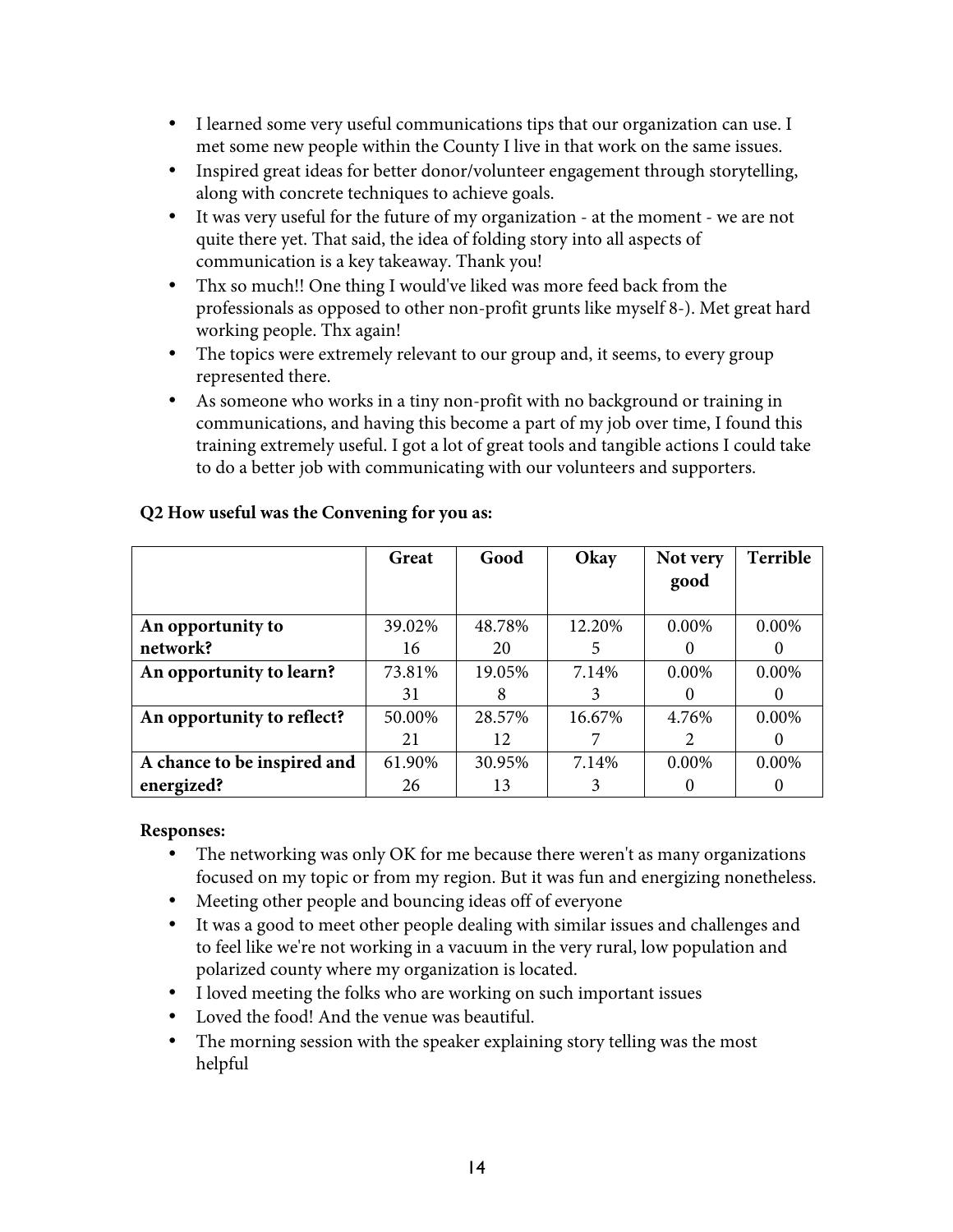- The Convening inspired us to look at the social media in new ways that would be helpful to getting our message out and just to communicate better.
- Gave an exercise opportunity to think about and plan a project to begin as soon as i got home.
- It let me get outside my own perspective and look at things with a broader view.
- It's one of the few times of year that I'm in a roomful of people that I have so much in common with.
- It's wonderful to allocate a good bit of the time to working on our specific plans rather than theoreticals.
- It was a place to connect with other members of my group(s) when not having to also focus on other issues or under a distracting deadline
- The food was delicious!
- Good info. Needed update on importance of social media. Maybe a separate room or hour for beginners. 8-)
- It helped inform me of ways to use technology our group hasn't taken advantage of.

|                                     | Great  | Good   | Okay                  | Not very | Terrible |
|-------------------------------------|--------|--------|-----------------------|----------|----------|
|                                     |        |        |                       | good     |          |
|                                     |        |        |                       |          |          |
| Content of presentation             | 59.52% | 35.71% | 4.76%                 | 0.00%    | $0.00\%$ |
|                                     | 25     | 15     | 2                     |          | $\theta$ |
| <b>Quality of presentation</b>      | 64.29% | 28.57% | 7.14%                 | $0.00\%$ | $0.00\%$ |
|                                     | 27     | 12     | 3                     |          | $\theta$ |
| Relevance of topic to your work     | 66.67% | 28.57% | 2.38%                 | 2.38%    | $0.00\%$ |
|                                     | 28     | 12     |                       |          | $\theta$ |
| Quality of audience participation   | 41.46% | 41.46% | 17.07%                | 0.00%    | $0.00\%$ |
|                                     | 17     | 17     |                       |          | $\theta$ |
| <b>Quality of Handouts (if any)</b> | 38.46% | 48.72% | 10.26%                | 2.56%    | $0.00\%$ |
|                                     | 15     | 19     | 4                     |          | $\theta$ |
| <b>Overall session ranking</b>      | 57.14% | 38.10% | 4.76%                 | $0.00\%$ | $0.00\%$ |
|                                     | 24     | 16     | $\mathcal{D}_{\cdot}$ |          |          |

### **Q3 Please rank the morning sessions: Telling Powerful Stories, Engaging Your Community and Measuring Success**

### **Responses:**

- Copy on power point too small to read- also too small to read on print copy of handout.
- John Kenyon was a great choice for presenter. It was especially helpful that he showed actual pages from websites and commented on them.
- It was helpful to take the information presented piece by piece, and apply it to my nonprofit.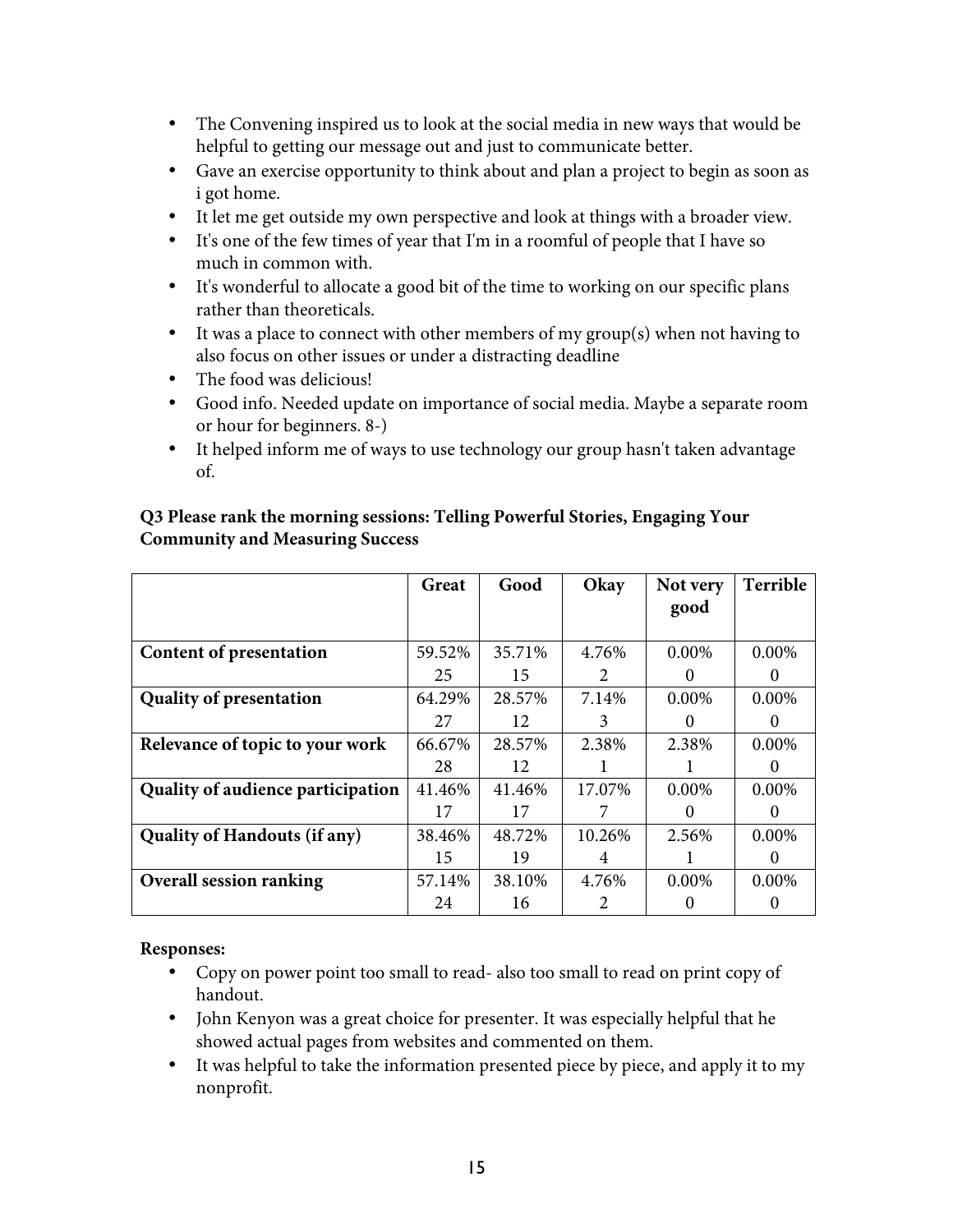- I always appreciate having the power points as a handout.
- Images on the handout should have been a bit larger.
- John was a wonderful presenter, and I liked the way he used our websites as references.
- We needed to be walked through the packet more carefully. I wrote on the wrong forms, then didn't have them when I needed them.
- Seriously fantastic.
- Lots of good info in short time. Instead of group work, maybe a role play between experts on how to write/speak to donors. Or volunteers or policy makers. Focus on one thing at a time maybe ??? Loved explanations of show vs tell and some of the more effective communication strategies.
- Engaging, well-thought-out, very useful!

#### **Q4 Please rank the afternoon break out sessions: Sharing ideas and Generating Solutions**

|                                          | Great  | Good   | Okay   | Not very                    | Terrible |
|------------------------------------------|--------|--------|--------|-----------------------------|----------|
|                                          |        |        |        | good                        |          |
|                                          |        |        |        |                             |          |
| <b>Quality of facilitated discussion</b> | 21.95% | 53.66% | 19.51% | 4.88%                       | 0.00%    |
|                                          | 9      | 22     | 8      | $\mathcal{D}_{\cdot}$       | 0        |
| Relevance of topic to your work          | 36.59% | 41.46% | 17.07% | 4.88%                       | 0.00%    |
|                                          | 15     | 17     |        | $\mathcal{D}_{\mathcal{L}}$ |          |
| Opportunity to work on your              | 39.02% | 31.71% | 24.39% | 4.88%                       | 0.00%    |
| organization's action plan               | 16     | 13     | 10     | $\mathfrak{D}$              | $\theta$ |
| <b>Usefulness of feedback from</b>       | 20.51% | 46.15% | 23.08% | 7.69%                       | 2.56%    |
| facilitator and/or peers during          | 8      | 18     | 9      | 3                           |          |
| this session                             |        |        |        |                             |          |
| Quality of handouts (if any)             | 18.52% | 51.85% | 29.63% | $0.00\%$                    | $0.00\%$ |
|                                          | 5      | 14     | 8      | 0                           | $\theta$ |
| Overall ranking of afternoon             | 17.50% | 60.00% | 20.00% | 2.50%                       | 0.00%    |
| breakout sessions                        |        | 24     | 8      |                             |          |

#### **Responses:**

• I need to tell stories to influence policy decisions, and it's a bit more complex than telling a story for a donor or a volunteer or to explain our impact. It was a bit harder to conceptualize and also to get specific feedback from peers because (a) they didn't necessarily know that much about my issue, and/or (b) policy is a bit more abstract and it was harder to have time to really sift through and get feedback on the levels of stories and different types of stories needed to influence different audiences. The exercise around helping identify the target audiences and the circles of influencers and which stories would resonate and influence which audiences was helpful.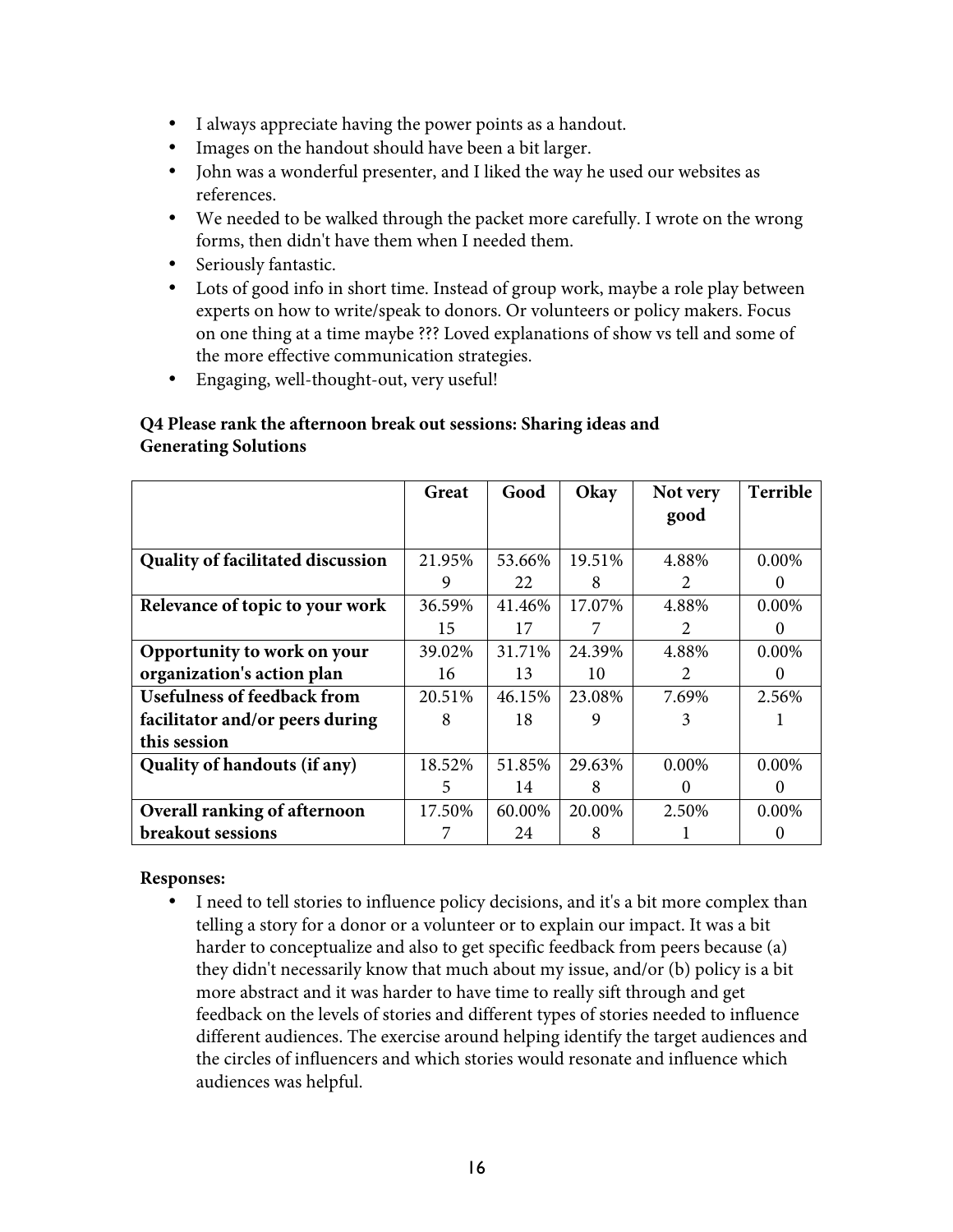- This part of the convening felt rushed and I think we would've benefited from either taking out one of the exercises and slowing things down. That said, I appreciated the time to check-in with my colleague and start to debrief about what we'd learned and how we can start to apply it to our work.
- Unfortunately my facilitator (former ACLU employee) seemed unprepared and unsure how to speak broadly while also including specific facts and statistics that I could apply to my work plan. In answering questions, she rambled on about personal anecdotes with no clear direction of what she was trying to explain. The subgroup breakout and feedback from peers was helpful.
- The facilitated discussion were helpful, but in a way a bit redundant and didn't (to me) bring about any new information than what had already been gone over by John (the keynote presenter).
- The small groups were definitely helpful. However, for some reason, the facilitator was more interested in following her lesson-plan than engaging in the topics brought up by the participants. While her ideas were ok, they were of course abstract. I found it more helpful to hear real-life examples from the other participants; theory vs. practice. Also, the "6 word story" exercises were not really helpful. Discussions with other participants were great.
- The afternoon provided even more opportunity to interact and reflect on our organization's past and ongoing performance. This brought about some solid ideas and a concrete action plan that will be measured over the next 6 months. Good stuff!
- I did not think the facilitator was very good. Her comments were simplistic, she seemed ill at ease and did not make a good use of time. She did not seem very organized.
- Facilitators did a good job making the topic relevant to everyone, even when the discussion was more specific to a particular organization.
- Hearing other groups' issues and planning process was helpful to my process of focusing in on and forming a plan to address my own organization's needs. Sharing ideas and stories with my peers: what an amazing group of people!
- Only attended the first of two breakout sessions. It sounded as though the second session would involve working with your own group, but this is more convenient to do at home.
- Images on the handout should have been a bit larger.
- It would have been more useful to spend more time on the action planning and cut out the feed back session. Also, when doing the feedback it would have been better to choose who we got to work with rather than just receive feedback from the people sitting next to us.
- My first breakout session on social media with John was great and answered a lot of questions. The second one to work on the action plans was pretty useless.
- The people who attend these meeting are the very best feature for interaction and feedback!
- There were a lot of very different questions, so it was hard to address everyone's in a short period of time. I found some very relevant to my work and some not so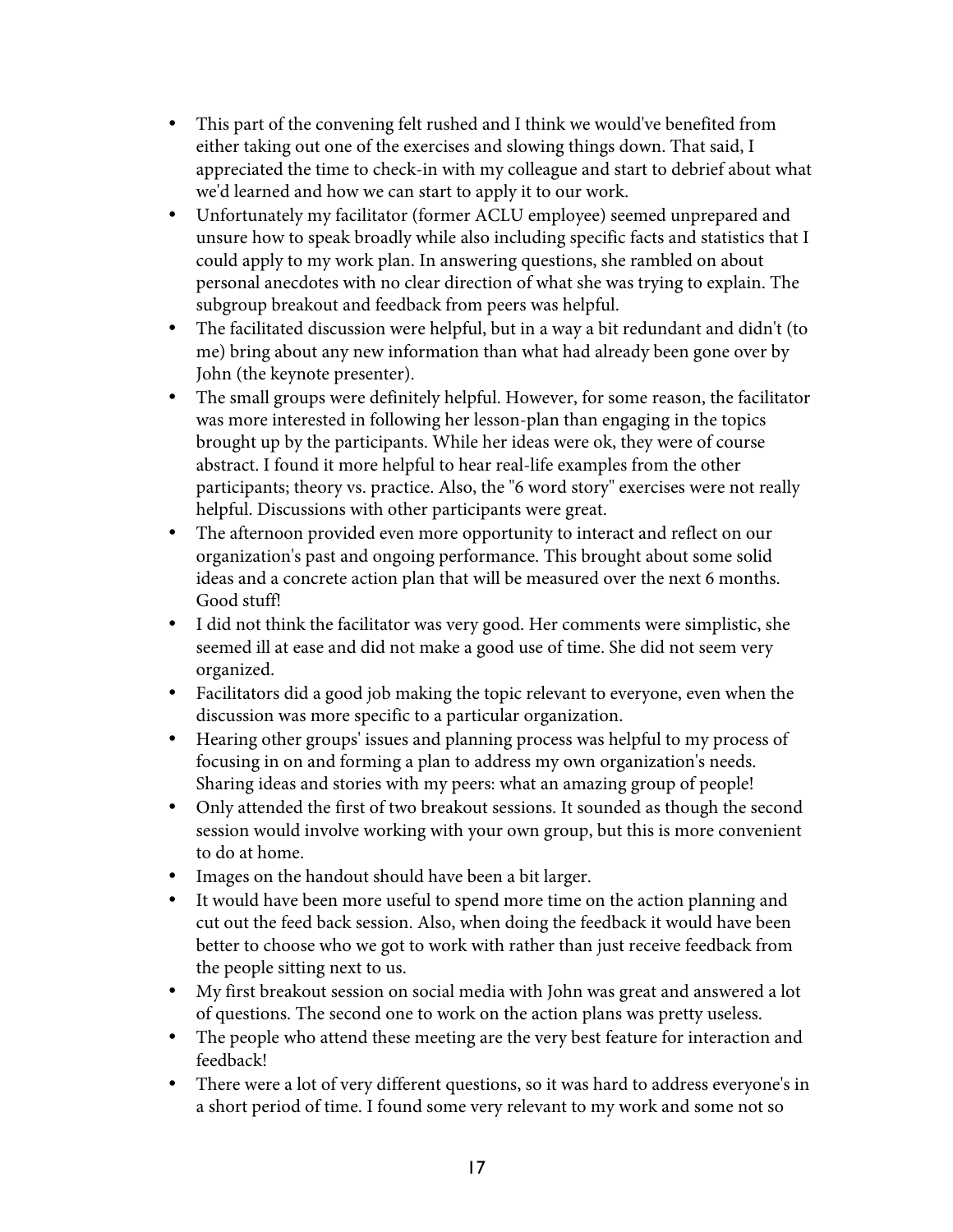much. I was also the only representative from my organization so it was hard to develop an action plan on my own -- this is something I'll need to do with my team now that I'm back in the office. I definitely feel that I have the tools to do this, though.

- For me, the group work was helpful insofar as it forced me to articulate ideas and info to complete strangers, however I would've liked more examples of good and effective communication presented by professionals. Mr. Kenyon was great. I am sure he has many case studies he could share.
- I found the Messaging and Audience session to be less useful than I hoped. There didn't seem to be much direction, and we ended up talking through two people's examples that were not very helpful to me. The second session was helpful, I really appreciated getting the time to fill out my Action Plan and talk it through with others. Thanks!

### **Q5 Please tell us what you like most and least about the convening.**

### **Most:**

- The facilitation of John
- Learning about #tags, how to become more visible
- Opportunity to network and exchange ideas about telling our stories.
- examples of storytelling, opportunities for placement of stories on website and in marketing materials
- I appreciate that the Rose Foundation and the presenters/facilitators understood small, grassroots organizations and our constraints. This includes the details of helping cover travel costs. And the food was yummy!
- Learning interactively in groups and as a whole
- Meeting amazing activists
- The clear presentations in the morning and good use of examples.
- The chance to talk with the Rose Foundation staff and other allies in the work.
- Inspired feeling from the power of storytelling.
- Morning sessions and networking
- Meeting other participants
- The morning presentation
- Morning session where more content was given
- Neat ideas to try, with the website, for example, having a few pages in Spanish.
- Working on objectives with others in our organization after getting solid ideas and direction.
- Opportunity to up my skills sets each year (sometime on topics I didn't know I needed to learn!). Meeting so many wonderful people and learning about their projects.
- The atmosphere was friendly and positive, and I felt privileged to be there.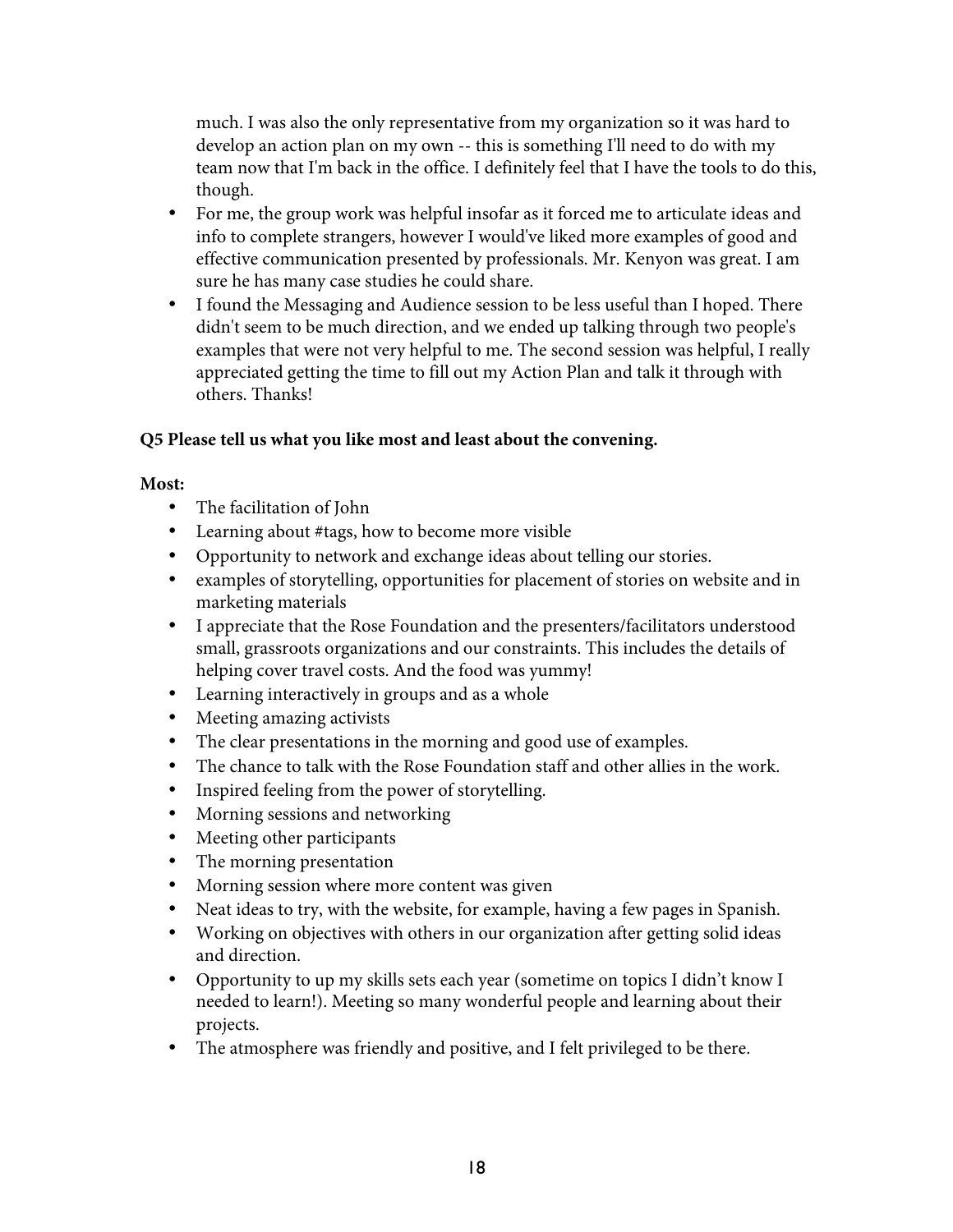- The presenter did a fantastic job with his messaging: clear, concise, applicable, inspiring. The networking was great. And it shouldn't matter, but the food was amazing!
- The presenter was very good, as always.
- John
- Quality and relevance of presentations
- The concept of storytelling for creating a positive image for your organization.
- Social Media Engagement
- The variety of organizations present
- I liked the morning the session and opportunity to network the most.
- Facilitated give and take among participants, working on our action plans.
- All the useful information on communications!
- Slideshow in the morning/Magpie meal
- People & interactions, formal and informal. Better social diversity than in the past! Learned a lot!
- Audience engagement breakout session I liked the engagement bit.
- The morning session: it provided a very clear plan for telling stories and evaluating success.
- John was a great presenter with expert knowledge that can translate to real change for our org.
- Format and organization
- Exposure to new social media terms and possibilities
- The lunch! John Kenyon's talk was great too.
- Very relevant to my work!

#### **Worst:**

- Break out sessions
- Not really having a chance to tell our story
- Afternoon breakout session with small groups was not very helpful.
- Afternoon was too open my session was discussion led and that wasn't as helpful as being presenter-led.
- This isn't really something you necessarily have control over. But it would be nice to network with other groups focused on children's health or sustainable schools. And ideally, I would have loved to have had individual feedback time from the presenter, rather than only peers. I think I could have gotten some key questions answered by 1-on-1 consultation. But I also understand that this is beyond the capacity with that many attendees.
- Not enough chocolate call cookies
- The day got a little long -- although all the separate elements were very interesting and helpful
- In the first afternoon breakout session, we only focused on a few people's 'burning questions' so I didn't get much out of it that was relevant to my work.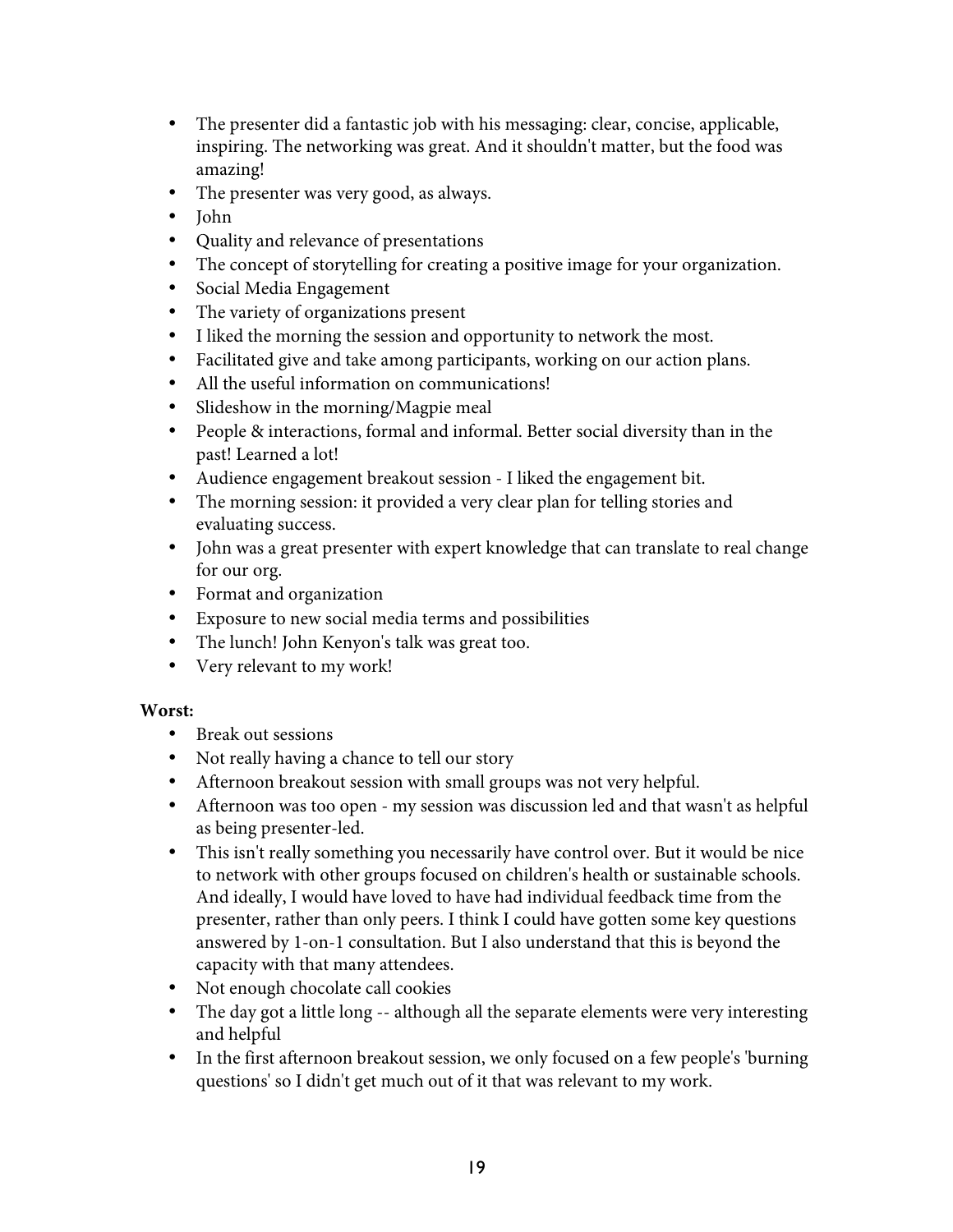- The afternoon session felt a little rushed, like the facilitator was trying to shove in every last exercise before it was over.
- Afternoon facilitator.
- Davis is a bit hard to get to with limited hotel choice for us out of towners
- Everything was great. Thank you.
- 1st Breakout session
- Small group sessions without facilitator
- Breakouts--couldn't hear and would much prefer to have open sessions where people ask questions for all to hear.
- Never enough time to network
- It was far away.
- Wish I had a short summary/bullet points to take home with me
- Break-out session was dominated by a couple of people.
- the other presenters
- Nothing really!
- Hmmm? \$9.00 Parking
- Would have liked a more focus on story craft rather than dissemination methods (I realize the importance of dissemination though)
- I didn't find the afternoon planning session helpful.
- The commute from Marin.
- Some of the most important parts felt rushed.
- Afternoon action plan session
- Poor acoustics in this venue, unreliable cordless microphones
- Audience engagement breakout session I didn't like the facilitation.
- The breakout sessions. They were still super helpful, but it might have been more focused if we had a few clear discussion topics rather than trying to answer everyone's questions.
- Not all the facilitators were of equal effectiveness.
- Too many group break outs.
- Nothing comes to mind.
- The first afternoon breakout session.

#### **Q6 Please rank the following:**

|                                    | Great  | Good   | Okay   | Not very | <b>Terrible</b> |
|------------------------------------|--------|--------|--------|----------|-----------------|
|                                    |        |        |        | good     |                 |
|                                    |        |        |        |          |                 |
| How was the registration process?  | 83.33% | 14.29% | 2.38%  | $0.00\%$ | $0.00\%$        |
|                                    | 35     | 6      |        |          | $\theta$        |
| Was the UC Davis Alumni Center a   | 73.81% | 14.29% | 7.14%  | 4.76%    | 0.00%           |
| good meeting space?                | 31     | 6      |        |          | $\theta$        |
| Is Davis a good/convenient meeting | 46.34% | 34.15% | 17.07% | 2.44%    | $0.00\%$        |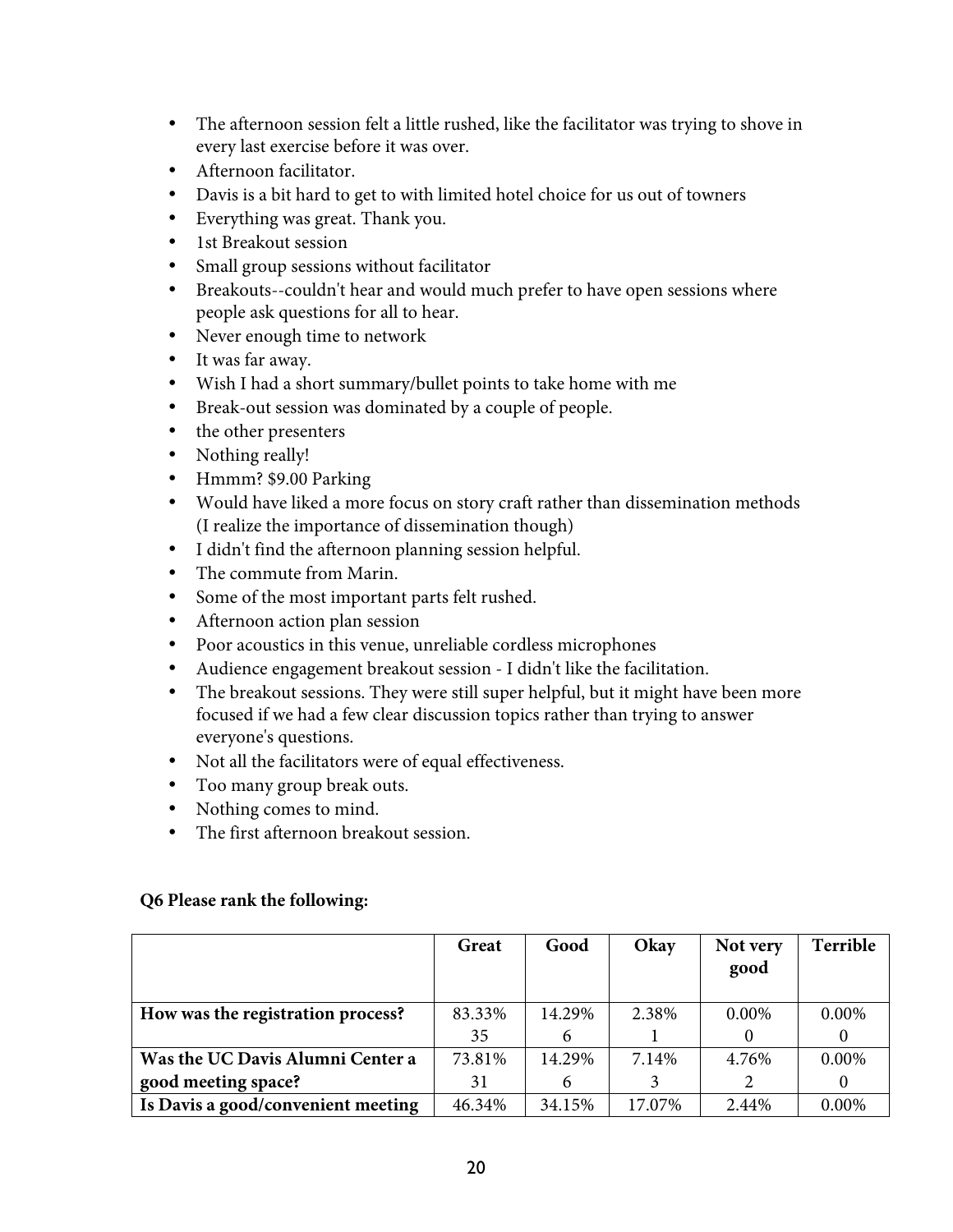| location?         | ഹ .    |        |       |       |          |
|-------------------|--------|--------|-------|-------|----------|
| How was the food? | 80.95% | 14.29% | 4.76% | 0.00% | $0.00\%$ |
|                   | 34     |        |       |       |          |

### **Q7 What is one thing you hope to accomplish, change or do as a result of attending this convening?**

- Tell the story of our work and of our collaborators better.
- Parking was too far, attempt to do more on social media, already started. Need more help
- Set a deadline and work towards building and implementing a communications/outreach strategy.
- to incorporate more storytelling in our communications and in fundraising in particular
- I want to prepare better sets of stories to influence: parents, allied partner organizations, and policymakers around why funding for sustainable schools is fundamental to California's future prosperity, health, and security. I have already changed my Donations page to include a link to two sets of stories - some by students and some school profiles of sustainable schools. I have stories on my website, but they are buried. I plan to better highlight them and cross-reference them and post and re-post them. Specifically, I want to increase the number of allied organizations supporting "Sustainable Schools" and new funding from Air Resources Board for greenhouse gas reduction projects at schools. And I want to launch a petition and letter-writing campaign on this topic and generate a significant number of signatures to send to Governor Brown and Head of ARB Mary Nichols.
- Get the website and social media pages up to date so we can reach out to more like minded people
- I'm hoping to begin using short videos to tell stories that will motivate potential donors
- Get more personal stories in our communications by email, website, and Facebook.
- More networking time during the day is always good. A lot of folks left right after the afternoon session and didn't stay for the networking at the end of the day. If it's possible, maybe having networking in the morning, too, for the early birds.
- Add more human stories throughout our website, blog more and engage more people to blog.
- update web page with stories Improve emails to our members
- Update our website with more personal stories, and make the options to sign up for events, lists, and donations much simpler and easier to access.
- Update face book and website more often with "storytelling" content. Try this communication style in our enews.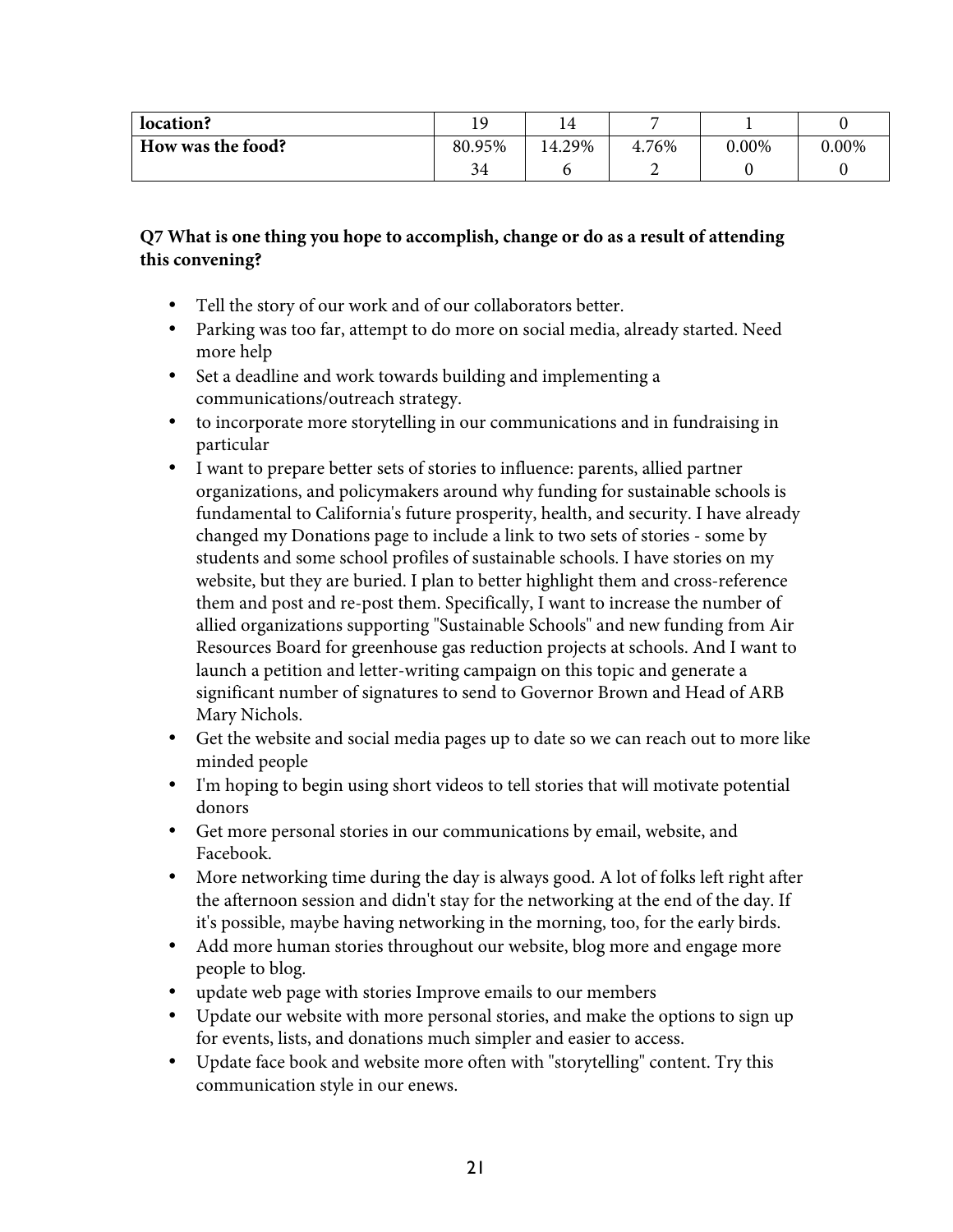- Become more aware of how my organization is being presented through stories.
- Telling better stories, that engage more people on social media.
- energize current members and attract new members .
- Become more efficient; connect with more donors,
- As commented in the previous section, we hope to accomplish our 6-month plan using measurement parameters and get some meaningful feedback on what worked to guide us future objectives.
- Convincing the folks in my MarCom group to add stories and personal accounts each and every opportunity we have.
- Interact with donors and partners in a more productive way for all of us.
- Improve the reach and effectiveness of my nonprofit by engaging our community through stories and providing opportunities to take action (and donate!)
- I need to write some story content for my groups website and increase donations. I think the material in this convening will help me a lot.
- Create a marketing communication plan and calendar with more storytelling and more regular scheduling. Then creating a plan to capture and measure the results of the plans, and learn from the experience.
- Making audio recordings of our personal stories that can be played throughout the day.
- Tangible strategies to build and engage with our online community.
- I have since learned to use mail chimp. I now want to develop a story that encapsulates the essence of our non-profit and is able to convey that essence in such a way that it can transform recalcitrant value systems.
- I hope to create a year-end material to send out to supporters that fully engages them with my organization and our work.
- We planned in detail our fall fundraising efforts and how to measure their success.
- Use analytics on website, emails and social media to get the staff more involved!
- I'll be re-evaluating our entire outreach with this information.
- Work on upgrades to the websites, adding photos and stories!
- Doing more effective engagement.
- Regularly measure the success of our communications work and develop a strategy based on those measurements.
- Write powerful stories about our project so people can connect with our work better.
- Organize future stories and fold them into campaigns
- Be more effective at bringing about env'l protection through outreach and then activation of voters, policy makers.
- So many things! Change our website so that it is full of stories. Get a Facebook page. Pursue volunteers
- Work with our high school interns to collect volunteer stories that we can share.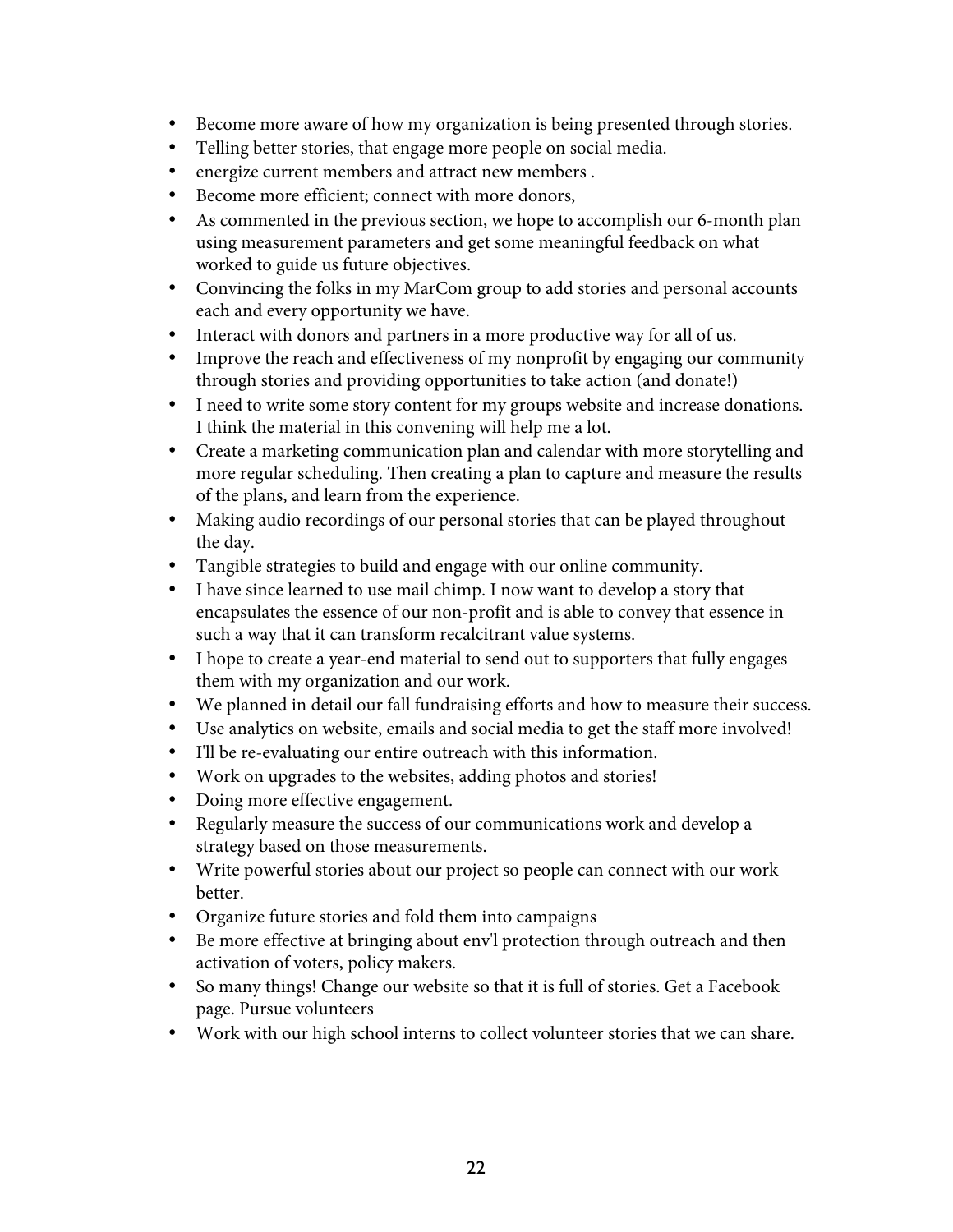### **Q8 Please help us envision the 2016 Convening.**

### **Topics to be covered?**

- More attention to African/American Culture and problems in California, especially with resources
- fundraising, coalition building, how we can help each other without being competitive
- Navigating fundraising, especially in an era where more foundations do NOT accept unsolicited proposals. How can small organizations better access funds? what strategies - foundations, individuals, crowdsourcing.
- More on story based advocacy? Something about effectively engaging volunteers?
- Dealing with polarizing issues in your community (e.g. forestry practices, climate change adaptation)
- communications, fundraising, leadership development (among staff as well as communities we serve)
- how to create an effective organizational structure for a small budget non-profit
- Neighborhood organizing, or legal tool kit for activism or meet the grant makers
- Diversity Trainings
- actual samples of web sites, showing detail and how they work. Actual samples of news articles and recruitment material
- Legal considerations and procedures, if any, for letting one or more volunteers go (aka "Firing" one or more volunteers).
- Organizational help and efficiency
- Recruiting, vetting and keeping volunteers
- Board organization and development
- Collaboration: finding ways to work together instead of competing for limited funds. Or another workshop on messaging.
- Changes in how people volunteer in the age of the internet
- Community organizing how to get people involved and excited in person and become our advocates.
- Cooperation rather than competition. Transforming the societal values which are detrimental to the collective success of the environment and society over time.
- Technology tools (i.e. online infographic generators, website tools), what kind of story to tell the public
- Event planning
- Engaging/increasing individual donors
- Messaging is always a concern, also organizational structures for flexibility and resilience
- Transitioning organizations priorities, funding sources, structures.
- Relationship building
- Strategies for overcoming powerful opposing interests and establishing sustainable moderate funding for consistency in staff and community building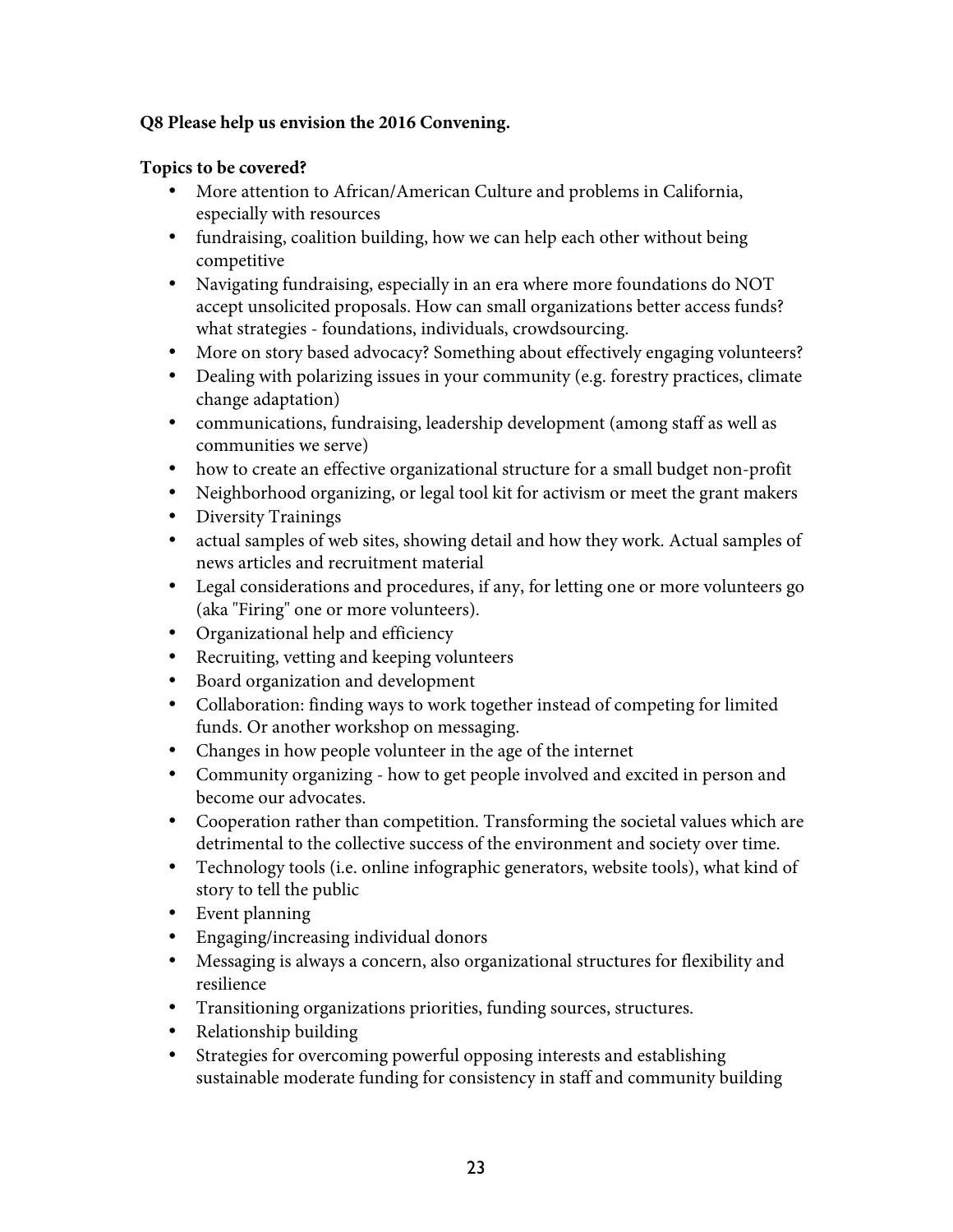• Perhaps follow up with groups on successful implementation of tools and skills learned this year?

## **Alternative format?**

- In a retreat space
- Implementation of Environmental Justice and African/American organization leaders
- Hold the networking reception around lunch--12 to 2:00--followed by an afternoon session of presentation or group discussion.
- I liked the format expert/content in AM, lunch, afternoon facilitators with action-oriented small groups. I liked leaving the day with an "action plan."
- Maybe break up the afternoon session. It went long and seemed like too much was attempted to be packed in it.
- I liked the format
- Just Q&A after a presentation--no breakouts
- I liked this year's format.
- I'd like only one breakout session and more information from the main presenter.
- A more creative exercise early on to help people get out of the box, loosened up, and alert.
- I like this one; for event planning perhaps we could have a breakout session geared toward getting Board and Volunteers on board for soliciting funding and donations.
- Large group communication is important, but need time for applying examples of what we hear/see
- This years format was good.
- I think two days with an overnight stay would allow more time for relationship building, probably that is more expensive. But one full day and one half would be perfect.
- Role playing. More feed back. More professional one-on-one guidance

## **Location for next year?**

- Monterey County
- Davis is good.
- San Rafael
- Davis was great for me!
- Davis was good for me.
- UC Davis or another college campus
- Sacramento, Oakland
- Davis  $(2)$
- Cal State at Sacramento--I thought that was a great place
- Modesto, Sacramento, San Jose
- More central in the Bay Area
- Davis seemed like a good, central location.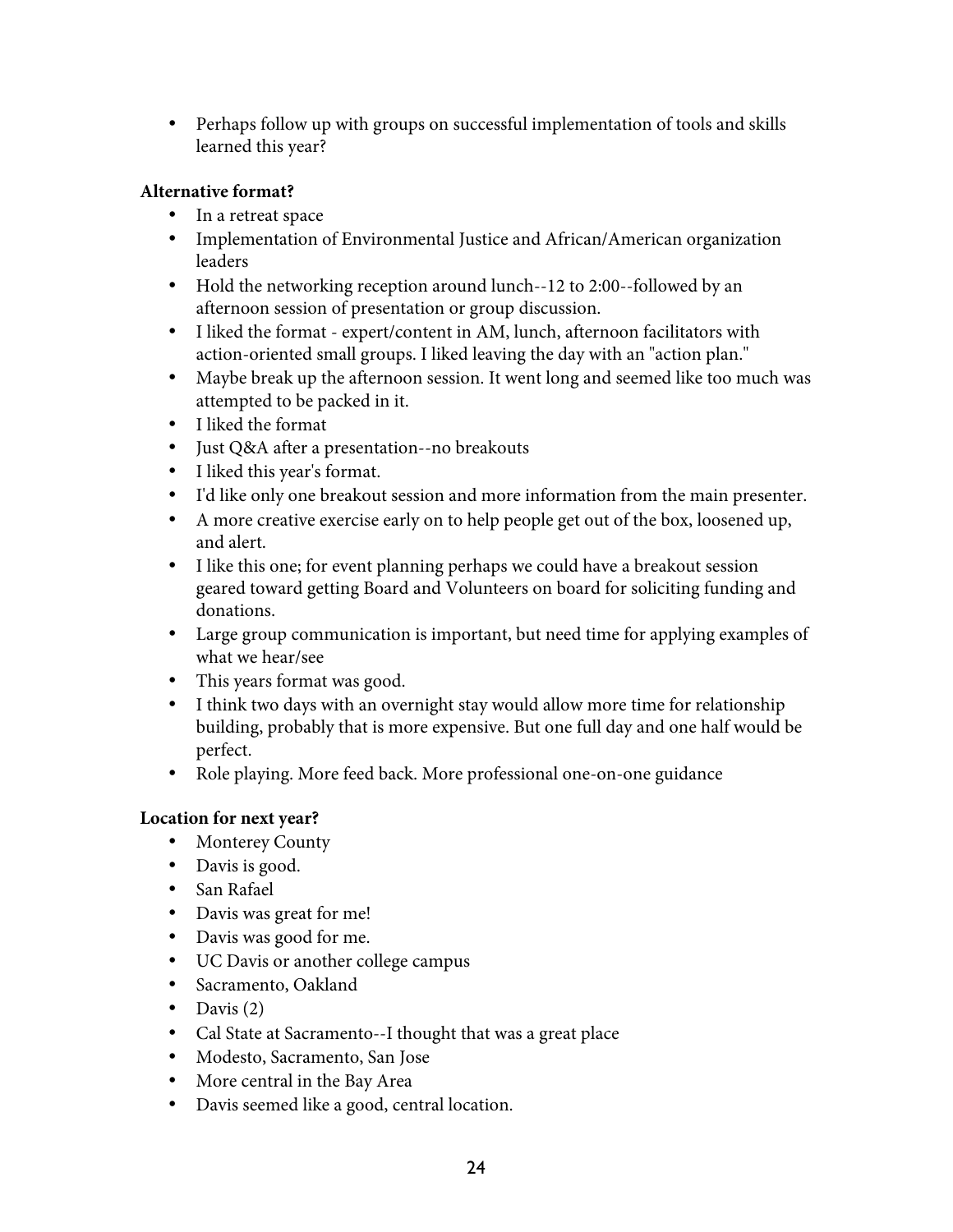- Berkeley?
- Why, Lake County, of course! We have a great meeting space at the Adventist Church, as well as 2 campuses.
- I loved the location!
- Marin would be nice. :-) The National Park Service might be willing to donate a space. How about Marin Headlands/Fort Cronkhite?
- Loved meeting at UC Davis- but it would have been great to spend time outside (the building was so cold).
- Whatever works.
- Somewhere closer to the Bay Area.
- If it were 1.5 days then it doesn't matter since the commute hour could be avoided.

### **How can we make it better next year?**

- Apply Regional change to troubled counties and cities
- More networking opportunities, if possible
- Its always great
- Invite more people
- More content- tips etc
- Use before and after program time to meet new people with organized mix up exercise so Teams break up as soon as they get there.
- Tough to beat. You guys did great!
- Make sure you have a translator there all day to help with Spanish speaking attendees.
- Create space for people of color groups to discuss and meet.
- Lots more coffee, including decaf!
- More time for breakout sessions.
- A basic intro to social media.....

### **Any other comments?**

- It was a great meeting and we will change the way we tell our story as a result of this.
- Thanks for allowing us to participate
- Well organized. Kudos to the staff.
- Thank you for a very informative event. John Kenyon was great to learn from!
- Thank you so much! I felt very valued by the Rose Foundation, by peers, and by presenters.
- It was great overall, thank you for hosting us and supporting travel/accommodation for those of us who came from far away.
- thank you for supporting work of small non-profit groups!
- Thank you for the great Rose Foundation and other Foundation members for all of your work in putting on the seminars
- Nope--thanks for all you do to help us, especially when we're in new territory.